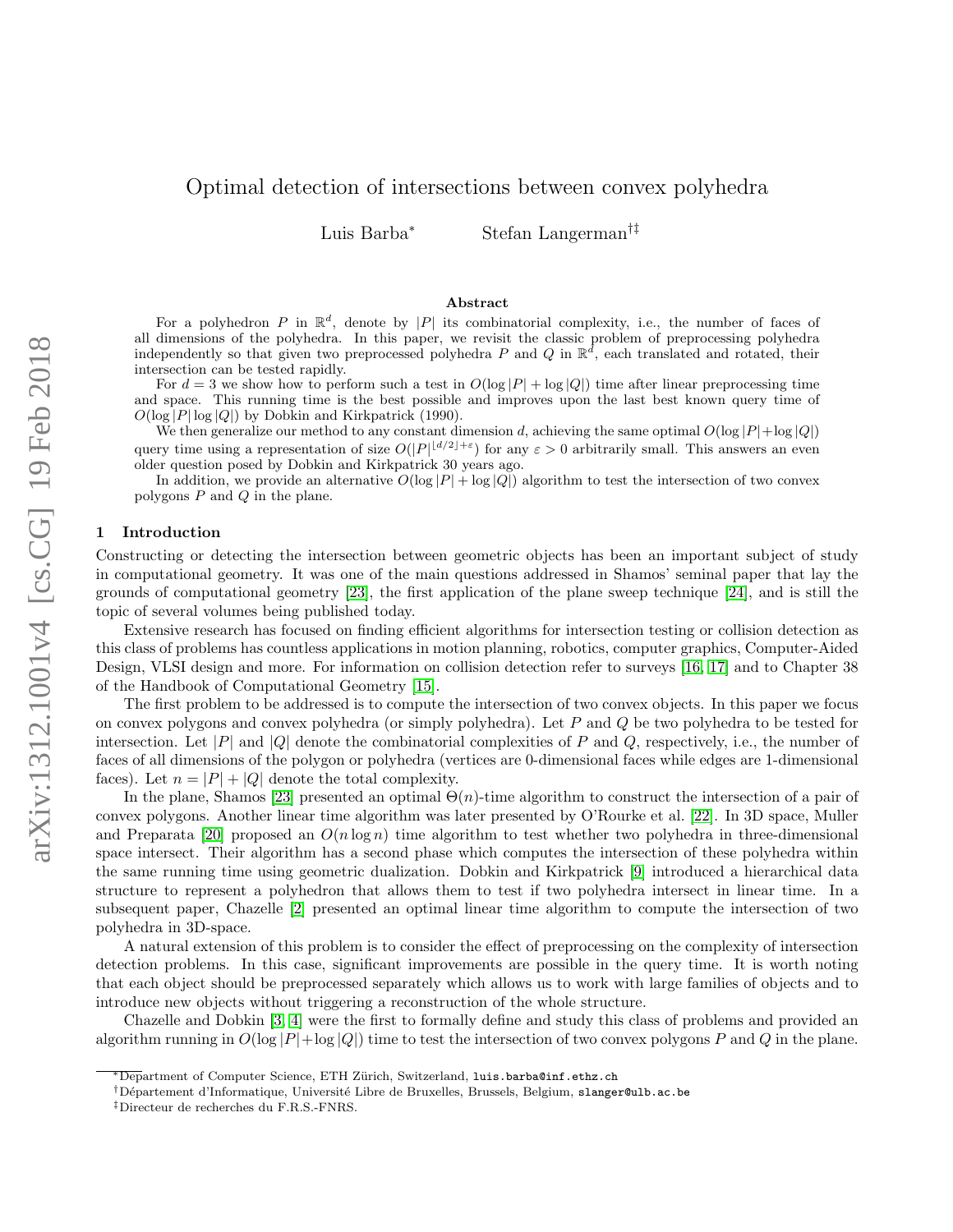An alternate solution was given by Dobkin and Kirkpatrick [\[8\]](#page-14-3) with the same running time. Edelsbrunner [\[12\]](#page-15-8) then used that algorithm as a preprocessing phase to find the closest pair of points between two convex polygons, within the same running time. Dobkin and Souvaine [\[11\]](#page-15-9) extended these algorithms to test the intersection of two convex planar regions with piecewise curved boundaries of bounded degree in logarithmic time. These separation algorithms rely on an involved case analysis to solve the problem. By parameterizing the boundary of P and Q, the problem of determining the closest pair between two polygons can be seen as finding a minimum of a (discrete) bivariate function. In an attempt to simplify these algorithms, Demaine and Langerman [\[6\]](#page-14-4) presented a detailed analysis of what properties are sufficient in order to be able to compute a minimum of such a function in logarithmic time.

In Section [2,](#page-2-0) we show an alternate (and hopefully simpler) algorithm to determine if two convex polygons P and Q intersect in  $O(\log |P| + \log |Q|)$  time.

In all these 2D algorithms, preprocessing is unnecessary if the polygon is represented by an array with the vertices of the polygon in sorted order along its boundary. In 3D-space (and in higher dimensions) however, the need for preprocessing is more evident as the traditional DCEL representation of the polyhedron is not sufficient to perform fast queries.

In this setting, Chazelle and Dobkin [\[4\]](#page-14-2) presented a method to preprocess a 3D polyhedron and use this structure to test if two preprocessed polyhedra intersect in  $O(\log^3 n)$  time. Dobkin and Kirkpatrick [\[8\]](#page-14-3) unified and extended these results, showing how to detect if two independently preprocessed polyhedra intersect in  $O(\log^2 n)$ time. Both methods represent a polyhedron P by storing parallel slices of P through each of its vertices, and thus require  $O(|P|^2)$  time, although space usage could be reduced using persistent data structures.

In 1990, Dobkin and Kirkpatrick [\[10\]](#page-15-10) proposed a fast query algorithm that uses the linear space hierarchical representation of a polyhedron  $P$  defined in their previous article [\[9\]](#page-15-7). Using this structure, they show how to determine in  $O(\log |P| \log |Q|)$  time if the polyhedra P and Q intersect. They achieve this by maintaining the closest pair between subsets of the polyhedra  $P$  and  $Q$  as the algorithms walks down the hierarchical representation. While a naive implementation of this algorithm could take time  $\Omega(|P| + |Q|)$ , O'Rourke [\[21,](#page-15-11) Chapter 7 describes in detail an implementation that avoids this issue and restores the  $O(\log |P| \log |Q|)$  bound. In Section [4,](#page-7-0) we detail the specifics of this issue, and then we provide a simple modification of the hierarchical representation that offers an alternative solution.

Whether the intersection of two preprocessed polyhedra P and Q can be tested in  $O(\log |P| + \log |Q|)$  time is an open question that was implicit in the paper of Chazelle and Dobkin [\[3\]](#page-14-1) in STOC'80, and explicitly posed in 1983 by Dobkin and Kirkpatrick [\[8\]](#page-14-3). More recently, the open problem was listed again in 2004 by David Mount in Chapter 38 of the Handbook of Computational Geometry [\[15\]](#page-15-4). Together with this question in 3D-space, Dobkin and Kirkpatrick [\[8\]](#page-14-3) asked if it is possible to extend these result to higher dimensions, i.e., to independently preprocess two polyhedra in  $\mathbb{R}^d$  such that their intersection could be tested in  $O(\log n)$  time.

These running times are best possible as, even in the plane, testing if a point intersects a regular  $m$ -gon  $M$ has a lower bound of  $\Omega(\log m)$  in the algebraic decision tree model.

In this paper, we match this lower bound by showing how to independently preprocess polyhedra P and Q in any bounded dimension such that their intersection can be tested in  $O(\log n)$  time<sup>[1](#page-1-0)</sup>. In Section [4,](#page-7-0) we show how to preprocess a polyhedron  $P \in \mathbb{R}^3$  in linear time to obtain a linear space representation. In Section [5](#page-9-0) we provide an algorithm that, given any translation and rotation of two preprocessed polyhedra P and Q in  $\mathbb{R}^3$ , tests if they intersect in  $O(\log |P| + \log |Q|)$  time. In Section [6](#page-11-0) we generalize our results to any constant dimension d and show a representation that allows to test if two polyhedra P and Q in  $\mathbb{R}^d$  (rotated and translated) intersect in  $O(\log |P| + \log |Q|)$  time. The space required by the representation of a polyhedron P is then  $O(|P|^{[d/2]+\varepsilon})$ for any small  $\varepsilon > 0$ . This increase in the space requirements for  $d \geq 4$  is not unexpected as the problem studied here is at least as hard as performing halfspace emptiness queries for a set of m points in  $\mathbb{R}^d$ . For this problem, the best known log-query data structures use roughly  $O(m^{\lfloor d/2 \rfloor})$  space [\[18\]](#page-15-12), and super-linear space lower bounds are known for  $d > 5$  [\[14\]](#page-15-13).

1.1 Outline To guide the reader, we give a rough sketch of the algorithm presented in this paper, which is illustrated in Figure [1.](#page-2-1)

We use two types of hierarchical structures of logarithmic depth to represent a polyhedron. An *internal* 

<span id="page-1-0"></span><sup>&</sup>lt;sup>1</sup>In this paper, all algorithms are in the real RAM model of computation.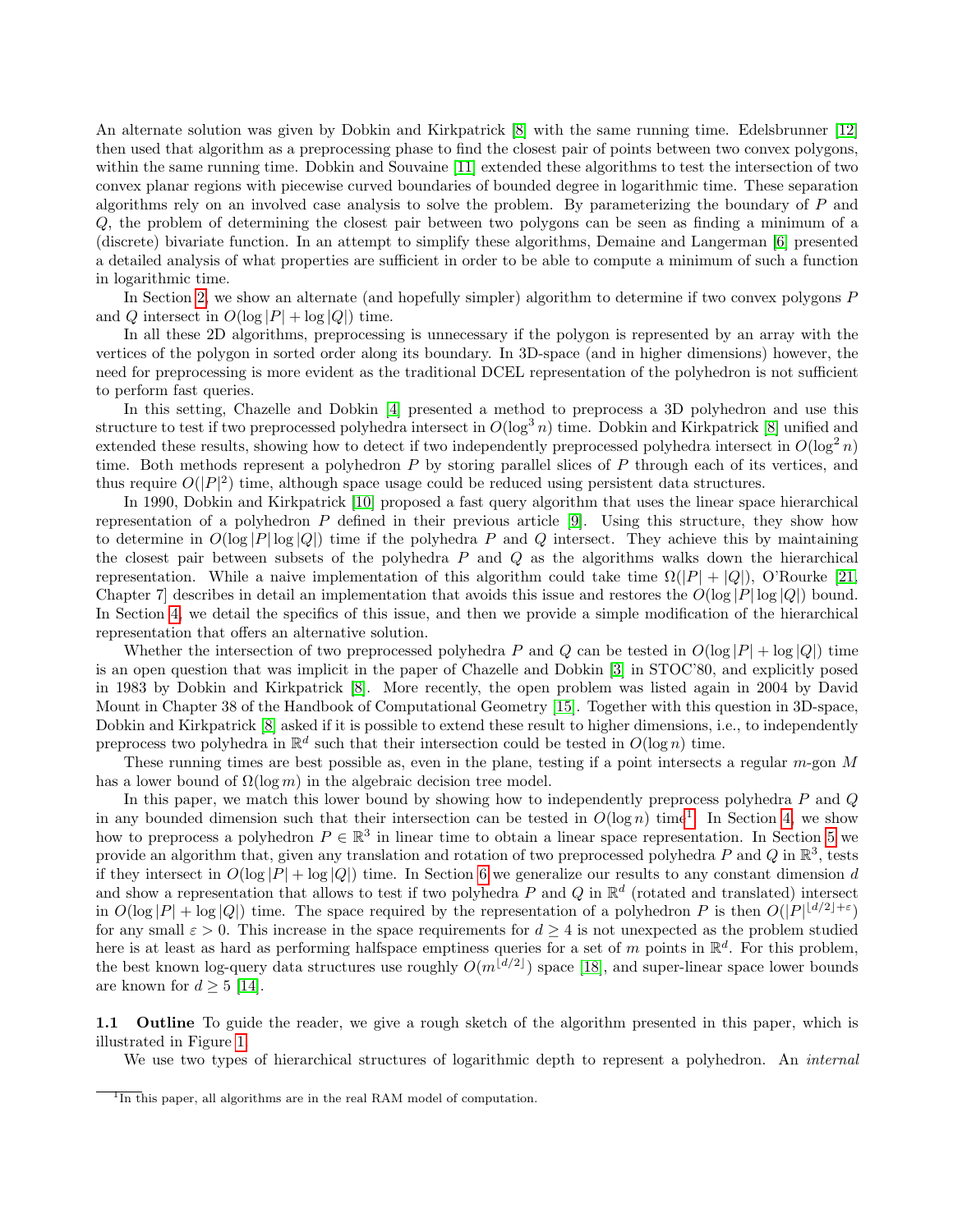

<span id="page-2-1"></span>Figure 1: In each step, the algorithm moves down in either the internal hierarchy of P, say  $P_1, P_2, P_3$ , or the external hierarchy of Q, say  $Q_1, Q_2, Q_3$ . Throughout, the polyhedron in the hierarchy of P grows while the polyhedron in the hierarchy of Q shrinks. A separating (black) line or an intersection (black) point is maintained in each step.

hierarchy is obtained by recursively removing "large" sets of the vertices of the polyhedron and taking the convex hull of the remaining vertices. Since a polyhedron can also be seen as the intersection of halfspaces, an *external* hierarchy can be obtained by recursively removing "large" sets of halfspaces and taking the intersection of the remaining halfspaces. (A similar structure was introduced by Dobkin et al. to test how "deeply" two polyhedra intersect [\[7\]](#page-14-5)). Thus, at the top of these hierarchies we store constant size polyhedra, while at the bottom the full polyhedra are stored.

To test two preprocessed polyhedra  $P$  and  $Q$  for intersection, we use an inner hierarchy for  $P$  and an external hierarchy for Q. Starting at the top, we make our way down by moving one step at the time in either hierarchy. We move down in the hierarchy of  $P$  by adding more vertices (which increases its size), while we move down in the hierarchy of Q by adding halfspace constraints (which decreases its size). Thus, in our algorithm one polyhedron grows while the other shrinks, whereas previous approaches grew both polyhedra simultaneously. Additionally, we maintain either a separating plane or an intersection point while moving down in these hierarchies. This allows us to determine the intersection of the polyhedra after reaching the bottom of the hierarchies.

The algorithm described in Section [2](#page-2-0) directly implements this idea to test the intersection of two convex polygons in the plane.

For technical reasons, to capture this intuition in higher dimensions we make use of the polar transformation (see Section [3\)](#page-4-0). This operation maps a polyhedron in a primal space into a dual polyhedron in a polar space. Moreover, this transformation maps the inner hierarchy of a polyhedron into the external hierarchy of its dual counterpart. Consequently, being able to construct inner hierarchies is sufficient. To test the intersection of two preprocessed polyhedra, our algorithm switches back and forth between a primal and a polar space while moving down in the hierarchies of these polyhedra.

#### <span id="page-2-0"></span>2 Algorithm in the plane

Let P and Q be two convex polygons in the plane with  $n$  and  $m$  vertices, respectively. We assume that a convex polygon is given as an array with the sequence of its vertices sorted in clockwise order along its boundary. Let  $V(P)$  and  $E(P)$  be the set of vertices and edges of P, respectively. Let  $\partial P$  denote the boundary of P. Analogous definitions apply for  $Q$ . As a warm-up, we describe an algorithm to determine if  $P$  and  $Q$  intersect whose running time is  $O(\log n + \log m)$ . Even though algorithms with these running time already exists in the literature, they require an involved case analysis whereas our approach avoids them and is arguably easier to implement. Moreover, it provides some intuition for the higher-dimension algorithms presented in subsequent sections.

For each edge  $e \in E(Q)$ , its *supporting halfplane* is the halfplane containing Q supported by the line extending e. Given a subset of edges  $F \subseteq E(Q)$ , the *edge hull* of F is the intersection of the supporting halfplanes of each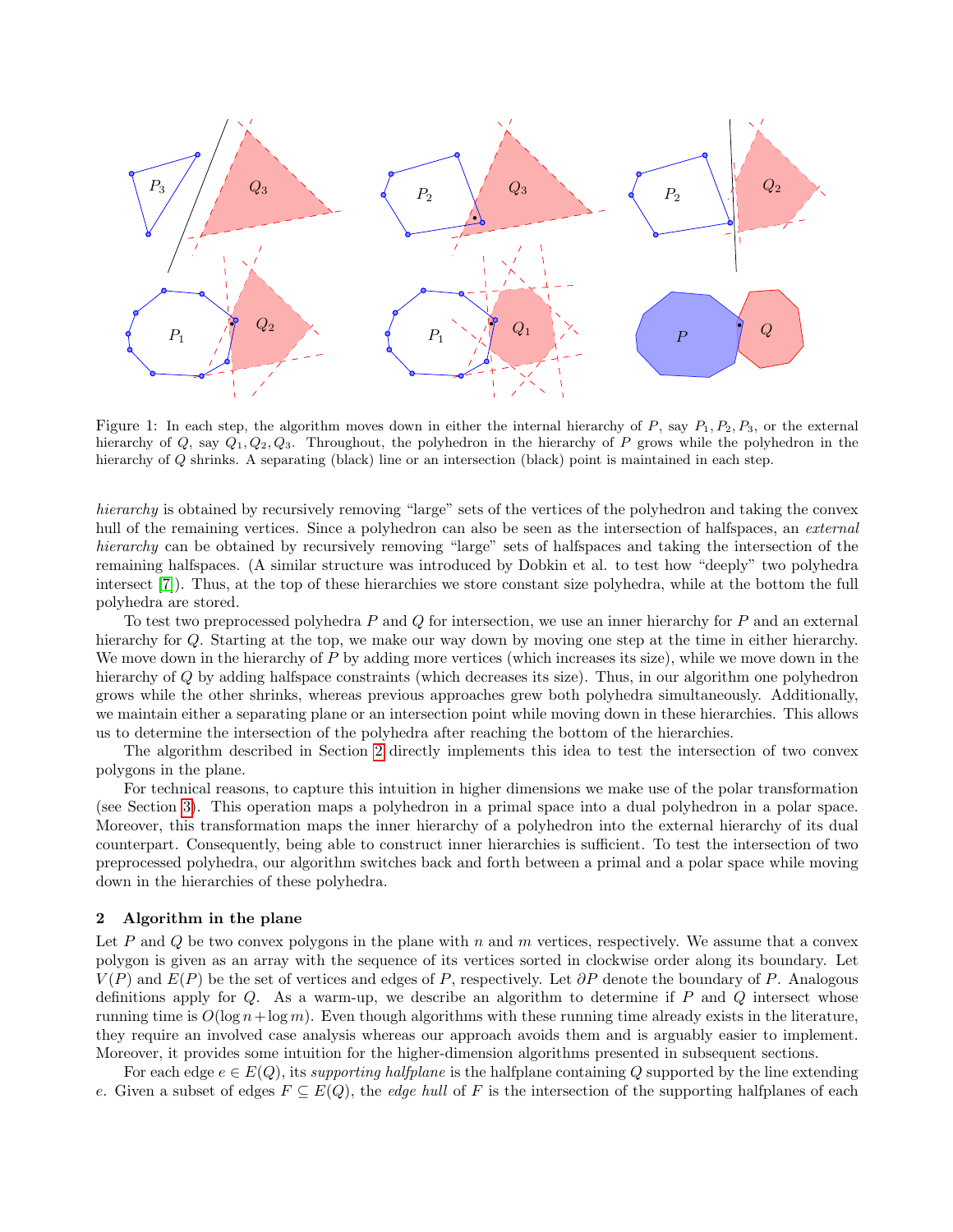of the edges in F. Throughout the algorithm, we consider a triangle  $\mathcal{T}_P$  being the convex hull of three vertices of P and a triangle (possibly unbounded)  $\mathcal{T}_Q$  defined as the edge hull of three edges of Q; see Figure [2](#page-4-1) for an illustration. Notice that  $\mathcal{T}_P \subseteq P$  while  $Q \subseteq \mathcal{T}_Q$ .

Intuitively, in each round the algorithm compares  $\mathcal{T}_P$  and  $\mathcal{T}_Q$  for intersection and, depending on the output, prunes a fraction either of the vertices of P or of the edges of Q. Then, the triangles  $\mathcal{T}_P$  and  $\mathcal{T}_Q$  are redefined should there be a subsequent round of the algorithm.

Let  $V^*(P)$  and  $E^*(Q)$  respectively be the sets of vertices and edges of P and Q remaining after the pruning steps performed so far by the algorithm. Initially,  $V^*(P) = V(P)$  while  $E^*(Q) = E(Q)$ . After each pruning step, we maintain the *correctness invariant* which states that an intersection between  $P$  and  $Q$  can be computed with the remaining vertices and edges after the pruning. That is, P and Q intersect if and only if  $CH(V^*(P))$  intersects an edge of  $E^*(Q)$ , where CH( $V^*(P)$ ) denotes the convex hull of  $V^*(P)$ .

For a given polygonal chain, its vertex-median is a vertex whose removal splits this chain into two pieces that differ by at most one vertex. In the same way, the *edge-median* of this chain is the edge whose removal splits the chain into two parts that differ by at most one edge.

**The 2D algorithm** To begin with, define  $\mathcal{T}_P$  as the convex hull of three vertices whose removal splits the boundary of P into three chains, each with at most  $\lfloor (n-3)/3 \rfloor$  vertices. In a similar way, define  $\mathcal{T}_Q$  as the edge hull of three edges of Q that split its boundary into three polygonal chains each with at most  $\lceil (m-3)/3 \rceil$  edges; see Figure [2.](#page-4-1)

A line separates two convex polygons if they lie in opposite closed halfplanes supported by this line. After each round of the algorithm, we maintain one of the two following invariants: The *separation invariant* states that we have a line  $\ell$  that separates  $\mathcal{T}_P$  from  $\mathcal{T}_Q$  such that  $\ell$  is tangent to  $\mathcal{T}_P$  at a vertex v. The *intersection* invariant states that we have a point in the intersection between  $\mathcal{T}_P$  and  $\mathcal{T}_Q$ . Note that at least one of among separation and the intersection invariant must hold, and they only hold at the same time when  $\mathcal{T}_P$  is tangent to  $\mathcal{T}_Q$ . The algorithm performs two different tasks depending on which of the two invariants holds (if both hold, we choose a task arbitrarily).

**Separation invariant.** If the separation invariant holds, then there is a line  $\ell$  that separates  $\mathcal{T}_P$  from  $\mathcal{T}_Q$  such that  $\ell$  is tangent to  $\mathcal{T}_P$  at a vertex v. Let  $\ell^-$  be the closed halfplane supported by  $\ell$  that contains  $\mathcal{T}_P$  and let  $\ell^+$ be its complement.

Consider the two neighbors  $n_v$  and  $n'_v$  of v along the boundary of P. Because P is a convex polygon, if both  $n_v$  and  $n'_v$  lie in  $\ell^-$ , then we are done as  $\ell$  separates P from  $\mathcal{T}_Q \supseteq Q$ . Otherwise, by the convexity of P, either  $n_v$ or  $n'_v$  lies in  $\ell^+$  but not both. Assume without loss of generality that  $n_v \in \ell^+$  and notice that the removal of the vertices of  $\mathcal{T}_P$  split  $\partial P$  into three polygonal chains. In this case, we know that only one of these chains, say  $c_v$ , intersects  $\ell^+$ . Moreover, we know that v is an endpoint of  $c_v$  and we denote its other endpoint by u.

Because Q is contained in  $\ell^+$ , only the vertices in  $c_v$  can define an intersection with Q. Therefore, we prune  $V^*(P)$  by removing every vertex of P that does not lie on  $c_v$  and maintain the correctness invariant. We redefine  $\mathcal{T}_P$  as the convex hull of v, u and the vertex-median of  $c_v$ . With the new  $\mathcal{T}_P$ , we can test in  $O(1)$  time if  $\mathcal{T}_P$ and  $\mathcal{T}_Q$  intersect. If they do not, then we can compute a new line that separates  $\mathcal{T}_P$  from  $\mathcal{T}_Q$  and preserve the separation invariant. Otherwise, if  $\mathcal{T}_P$  and  $\mathcal{T}_Q$  intersect, then we establish the intersection invariant and proceed to the next round of the algorithm.

**Intersection invariant.** If the intersection invariant holds, then  $\mathcal{T}_P \cap \mathcal{T}_Q \neq \emptyset$ . In this case, let  $e_1, e_2$  and  $e_3$  be the three edges whose edge hull defines  $\mathcal{T}_Q$ . Notice that if  $\mathcal{T}_P \subseteq P$  intersects  $\text{CH}(e_1, e_2, e_3) \subseteq Q$ , then P and Q intersect and the algorithm finishes. Otherwise, there are three disjoint connected components in  $\mathcal{T}_Q \setminus \text{CH}(e_1, e_2, e_3)$  and  $\mathcal{T}_P$ intersects exactly one of them; see Figure [2.](#page-4-1) Assume without loss of generality that  $\mathcal{T}_P$  intersects the component bounded by the lines extending  $e_1$  and  $e_2$  and let x be a point on the boundary of  $\mathcal{T}_Q$  in this intersection. Let C be the polygonal chain that connects  $e_1$  with  $e_2$  along  $\partial Q$  such that C passes through  $e_3$ . We claim that to test if P and Q intersect, we need only to consider the edges on  $\partial Q \setminus C$ . To prove this claim, notice that if P intersects C at a point y, then the edge  $xy$  is contained in Q. Because x and y lie in two disjoint connected components of  $\mathcal{T}_Q \setminus \text{CH}(e_1, e_2, e_3)$ , the edge xy also intersects ∂Q at another point lying on ∂Q \ C. Therefore, an intersection between P and Q will still be identified even if we ignore every edge on C. That is, P and Q intersect if and only if P and  $\partial Q \setminus C$  intersect. Thus, we can prune  $E^*(Q)$  by removing every edge along C while preserving the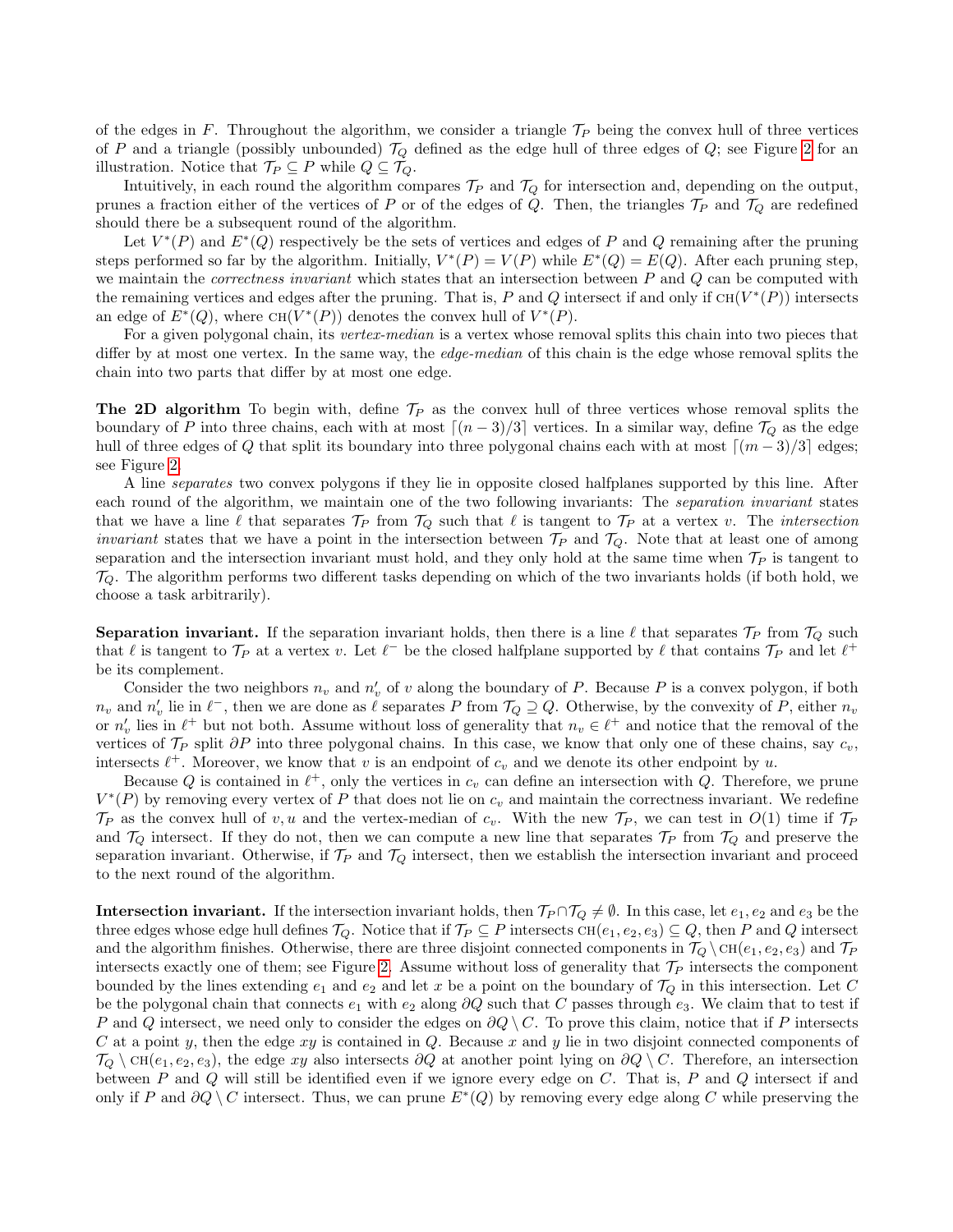

<span id="page-4-1"></span>Figure 2: Two convex polygons P and Q and the triangles  $\mathcal{T}_P$  and  $\mathcal{T}_Q$  such that  $\mathcal{T}_Q \subseteq P$  and  $Q \subseteq \mathcal{T}_Q$ . Moreover,  $\mathcal{T}_Q \setminus Q$ consists of three connected components.

correctness invariant. After the pruning step, we redefine  $\mathcal{T}_Q$  as the edge hull of  $e_1, e_2$  and the edge-median of the remaining edges of  $E(Q)$  after the pruning.

If  $\mathcal{T}_P$  intersects  $\mathcal{T}_Q$  after being redefined, then the intersection invariant is preserved an we proceed to the next round of the algorithm. Otherwise, if  $\mathcal{T}_P$  does not intersect  $\mathcal{T}_Q$ , then we we can compute in  $O(1)$  time a line  $\ell$  tangent to  $\mathcal{T}_P$  that separates  $\mathcal{T}_P$  from  $\mathcal{T}_Q$ . That is, the separation invariant is reestablished should there be a subsequent round of the algorithm.

Theorem 2.1. Let P and Q be two convex polygons with n and m vertices, respectively. The 2D-algorithm determines if P and Q intersect in  $O(\log n + \log m)$  time.

*Proof.* Each time we redefine  $\mathcal{T}_P$ , we take three vertices that split the remaining vertices of  $V^*(P)$  into two chains of roughly equal length along ∂P. Therefore, after each round where the separation invariant holds, we prune a constant fraction of the vertices of  $V^*(P)$ . That is, the separation invariant step of the algorithm can be performed at most  $O(\log n)$  times.

Each time  $\mathcal{T}_Q$  is redefined, we take three edges that split the remaining edges along the boundary of  $Q$  into equal pieces. Thus, we prune a constant fraction of the edges of  $E^*(Q)$  after each round where the intersection invariant holds. Hence, this can be done at most  $O(\log m)$  times before being left with only three edges of Q. Furthermore, the correctness invariant is maintained after each of the pruning steps.

Thus, if the algorithm does not find a separating line or an intersection point, then after  $O(\log n + \log m)$ steps,  $\mathcal{T}_P$  consists of the only three vertices left in  $V^*(P)$  while  $\mathcal{T}_Q$  consist of the only three edges remaining from  $E^*(Q)$ . If  $e_1, e_2$  and  $e_3$  are the edges whose edge hull defines  $\mathcal{T}_Q$ , then by the correctness invariant we know that P and Q intersect if and only if  $\mathcal{T}_P$  intersects either  $e_1, e_2$  or  $e_3$ . Consequently, we can test them for intersection in  $O(1)$  time and determine if P and Q intersect.

## <span id="page-4-0"></span>3 The polar transformation

Let 0 be the *origin* of  $\mathbb{R}^d$ , i.e., the point with d coordinates equal to zero. Throughout this paper, a *hyperplane* h is a  $(d-1)$ -dimensional affine space in  $\mathbb{R}^d$  such that for some  $z \in \mathbb{R}^d$ ,  $h = \{x \in \mathbb{R}^d : \langle z, x \rangle = 1\}$ , where  $\langle *, * \rangle$ represents the interior product of Euclidean spaces. Therefore, in this paper a hyperplane does not contain the origin. A halfspace is the closure of either of the two parts into which a hyperplane divides  $\mathbb{R}^d$ , i.e., a halfspace contains the hyperplane defining its boundary.

Given a point  $x \in \mathbb{R}^d$ , we define its *polar* to be the hyperplane  $\rho(x) = \{y \in \mathbb{R}^d : \langle x, y \rangle = 1\}$ . Given a hyperplane h in  $\mathbb{R}^d$ , we define its polar  $\rho(h)$  as the point  $z \in \mathbb{R}^d$  such that  $h = \{y \in \mathbb{R}^d : \langle z, y \rangle = 1\}$ . Let  $\rho_{\theta}(x) = \{y \in \mathbb{R}^d : \langle x, y \rangle \le 1\}$  and  $\rho_{\infty}(x) = \{y \in \mathbb{R}^d : \langle x, y \rangle \ge 1\}$  be the two halfspaces supported by  $\rho(x)$ , where  $0 \in \rho_{\theta}(x)$  while  $0 \notin \rho_{\infty}(x)$ . In the same way,  $h_{\theta}$  and  $h_{\infty}$  denote the halfspaces supported by h such that  $0 \in h_{\theta}$ while  $0 \notin h_{\infty}$ .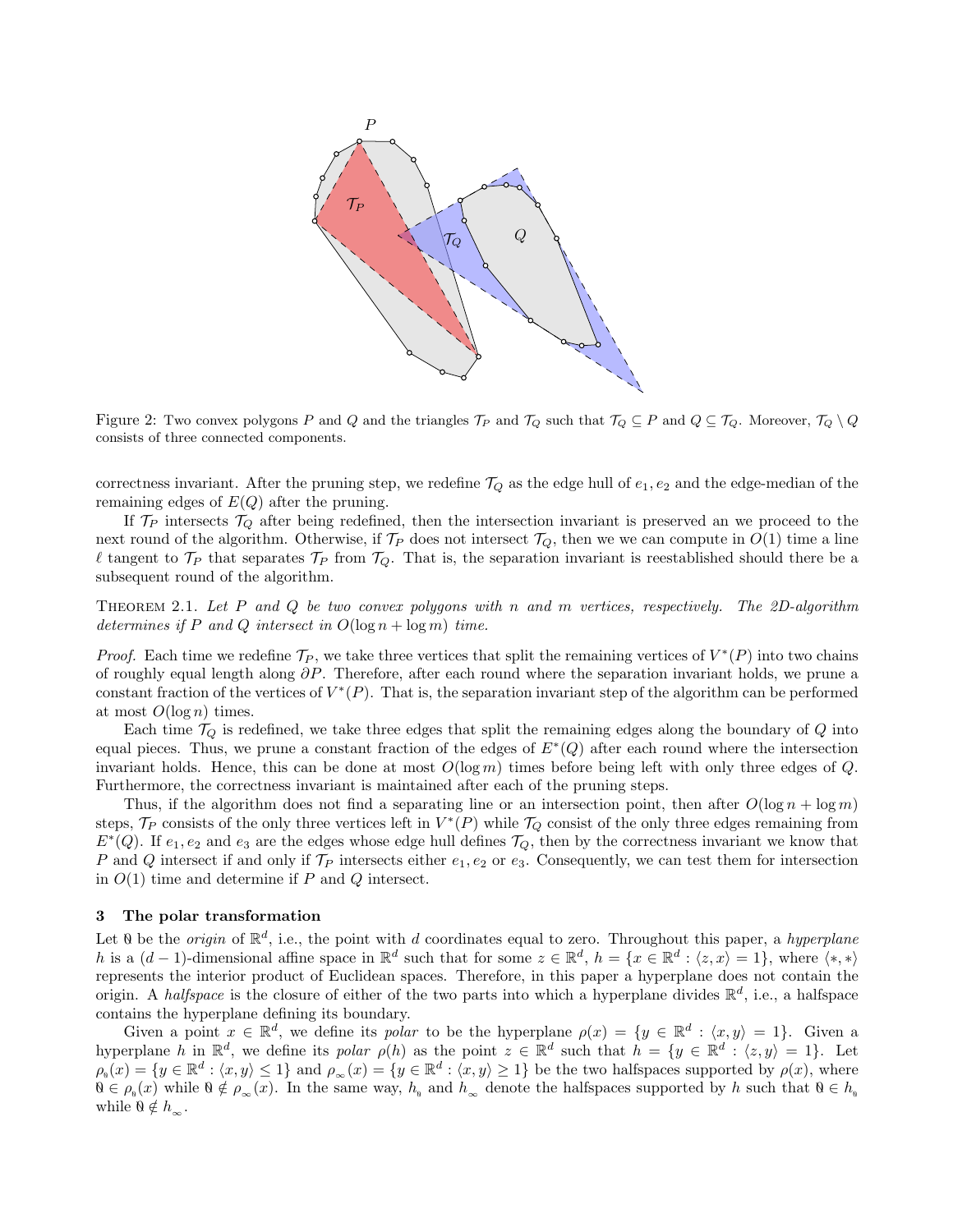

<span id="page-5-2"></span>Figure 3: a) The situation described in Lemma [3.1.](#page-5-0) b) A polygon P containing the origin and its polarization  $\rho_{\theta}(P)$ . The first statement of Lemma [3.3](#page-5-1) is depicted. c) A polygon P that does not contains the origin and its polarization  $\rho_{\infty}(P)$ . The second statement of Lemma [3.3](#page-5-1) is also depicted.

Note that the polar of a point  $x \in \mathbb{R}^d$  is a hyperplane whose polar is equal to x, i.e., the polar operation is self-inverse (for more information on this transformation see Section 2.3 of [\[25\]](#page-15-14)). Given a set of points (or hyperplanes), its *polar set* is the set containing the polar of each of its elements. The following result is illustrated in Figure  $3(a)$ .

<span id="page-5-0"></span>LEMMA 3.1. Let x and h be a point and a hyperplane in  $\mathbb{R}^d$ , respectively. Then,  $x \in h_{\theta}$  if and only if  $\rho(h) \in \rho_{\theta}(x)$ . Also,  $x \in h_{\infty}$  if and only if  $\rho(h) \in \rho_{\infty}(x)$ . Moreover,  $x \in h$  if and only if  $\rho(h) \in \rho(x)$ .

Proof. Recall that  $h_0 = \{y \in \mathbb{R}^d : \langle y, \rho(h) \rangle \leq 1\}$ . Then,  $x \in h_0$  if and only if  $\langle x, \rho(h) \rangle \leq 1$ . Furthermore,  $\langle x, \rho(h) \rangle \leq 1$  if and only if  $\rho(h) \in \rho_{\theta}(x) = \{y \in \mathbb{R}^d : \langle y, x \rangle \leq 1\}$ . That is,  $x \in h_{\theta}$  if and only if  $\rho(h) \in \rho_{\theta}(x)$ . Analogous proofs hold for the other statements.

A polyhedron is a convex region in the d-dimensional space being the non-empty intersection of a finite set of halfspaces. Given a set of hyperplanes S in  $\mathbb{R}^d$ , let  $PH_\infty[S] = \cap_{h \in S} h_\infty$  and  $PH_\theta[S] = \cap_{h \in S} h_\theta$  be two polyhedra defined by S. Let  $P \subset \mathbb{R}^d$  be a polyhedron. Let  $V(P)$  denote the set of vertices of P and let  $S(P)$  be the set of hyperplanes that extend the  $(d-1)$ -dimensional faces of P. Therefore, if P is bounded, then it can be seen as the convex hull of  $V(P)$ , denoted by  $CH(V(P))$ . Moreover, if P contains the origin, then P can be also seen as  $PH_{\theta}[S(P)].$ 

To polarize P, let  $\mathcal{S}(P)$  be the polar set of  $V(P)$ , i.e., the set of hyperplanes being the polars of the vertices of P. Therefore, we can think of  $PH_{\mathfrak{g}}[\mathbb{S}(P)]$  and  $PH_{\infty}[\mathbb{S}(P)]$  as the possible polarizations of P. For ease of notation, we let  $\rho_{\theta}(P)$  and  $\rho_{\infty}(P)$  denote the polyhedra  $\text{PH}_{\theta}[\mathbb{S}(P)]$  and  $\text{PH}_{\infty}[\mathbb{S}(P)]$ , respectively. Note that P contains the origin if and only if  $\rho_{\infty}(P) = \emptyset$  and  $\rho_{\mathfrak{g}}(P)$  is bounded.

<span id="page-5-4"></span>LEMMA 3.2. (Clause (v) of Theorem 2.11 of [\[25\]](#page-15-14)) Let P be a polyhedron in  $\mathbb{R}^d$  such that  $\theta \in P$ . Then,  $\rho_{\scriptscriptstyle{\theta}}(\rho_{\scriptscriptstyle{\theta}}(P))=P.$ 

As a consequence of Lemma [3.1](#page-5-0) we obtain the following result depicted in Figures  $3(b)$  and  $3(c)$ .

<span id="page-5-1"></span>LEMMA 3.3. Let P be a polyhedron in  $\mathbb{R}^d$  and let  $x \in \mathbb{R}^d$ . Then,  $x \in \rho_{\theta}(P)$  if and only if  $P \subseteq \rho_{\theta}(x)$ . Moreover,  $x \in \rho_{\infty}(P)$  if and only if  $P \subseteq \rho_{\infty}(x)$ .

*Proof.* Let x be a point in  $\rho_0(P)$ . Notice that for every hyperplane  $s \in \mathbb{S}(P)$ ,  $x \in s_0$ . Therefore, by Lemma [3.1](#page-5-0) we know that the vertex  $\rho(s) \in V(P)$  lies in  $\rho_{\theta}(x)$ . Consequently, every vertex of P lies in  $\rho_{\theta}(x)$ , i.e.,  $P \subseteq \rho_{\theta}(x)$ .

On the other direction, let v be a vertex of P, i.e.,  $\rho(v) \in \mathbb{S}(P)$ . If  $v \in \rho_0(x)$ , then by Lemma [3.1](#page-5-0)  $x \in \rho_0(v)$ . Therefore, for every  $\rho(v) \in \mathbb{S}(P)$ , we know that  $x \in \rho_{\theta}(v)$ , i.e.,  $x \in \rho_{\theta}(P)$ .

The same proof holds for the second statement by replacing all instances of 0 by  $\infty$ .

In the case that  $0 \in P$ ,  $\rho_{\infty}(P)$  is empty and the second conclusion of the previous lemma holds trivially. Thus, even though the previous result is always true, it is non-trivial only when  $0 \notin P$ .

<span id="page-5-3"></span>LEMMA 3.4. Let P be a polyhedron in  $\mathbb{R}^d$ . If  $x \in P$ , then  $\rho_{\theta}(P) \subseteq \rho_{\theta}(x)$  while  $\rho_{\infty}(P) \subseteq \rho_{\infty}(x)$ .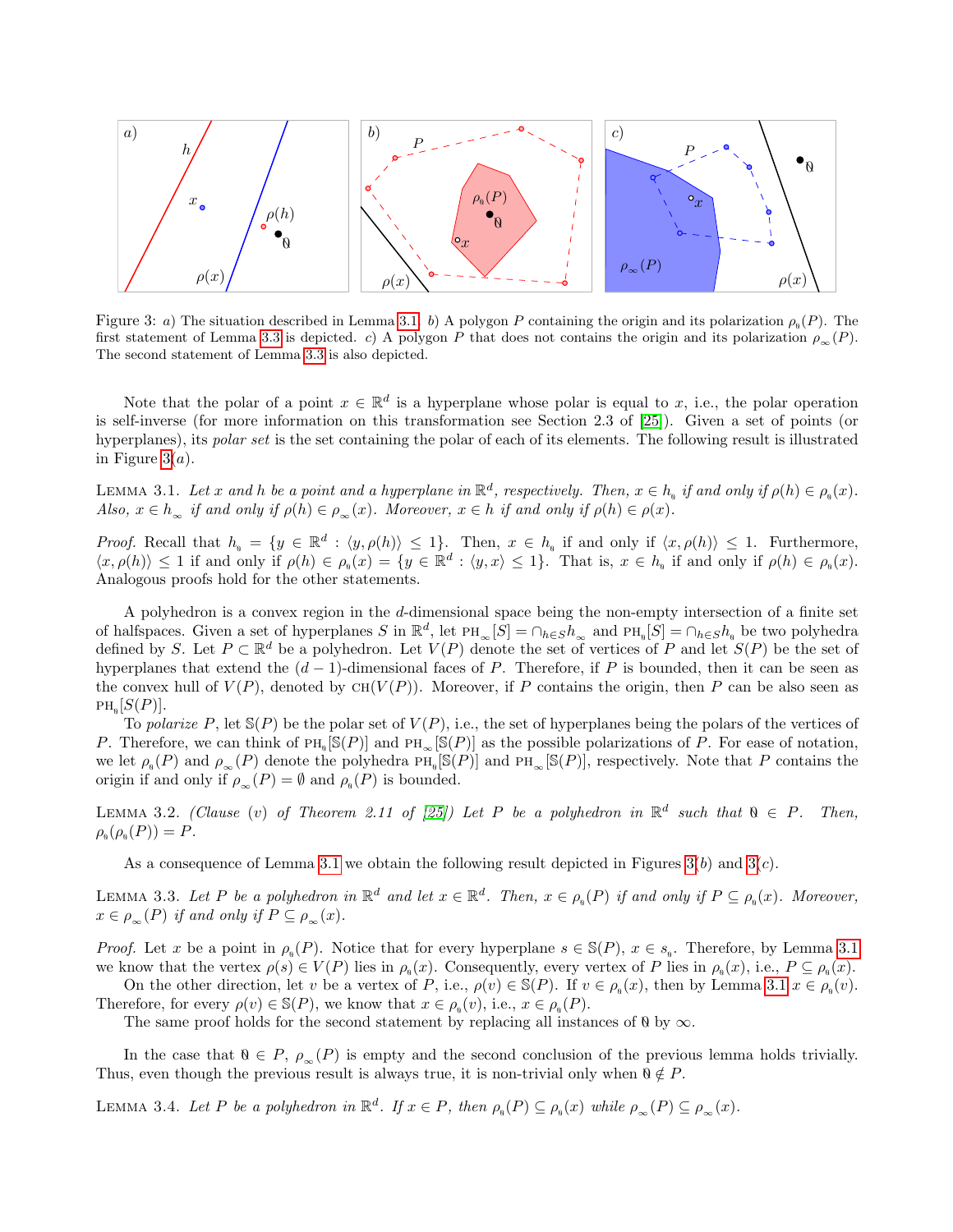*Proof.* Assume for a contradiction that there is a point  $y \in \rho_{\theta}(P)$  such that  $y \notin \rho_{\theta}(x)$ . Therefore, by Lemma [3.1](#page-5-0) we know that  $x \notin \rho_{\theta}(y)$ . Moreover, because  $y \in \rho_{\theta}(P)$ , Lemma [3.3](#page-5-1) implies that  $P \subseteq \rho_{\theta}(y)$ —a contradiction with the fact that  $x \in P$  and  $x \notin \rho_{0}(y)$ . An analogous proof holds to show that  $\rho_{\infty}(P) \subseteq \rho_{\infty}(x)$ .

Note that the converse of Lemma [3.4](#page-5-3) is not necessarily true.

<span id="page-6-2"></span>LEMMA 3.5. Let P be a polyhedron in  $\mathbb{R}^d$  and let  $\gamma$  be a hyperplane. If  $\gamma$  is either tangent to  $\rho_{\phi}(P)$  or to  $\rho_{\infty}(P)$ , then  $\rho(\gamma)$  is a point lying on the boundary of P.

*Proof.* Let  $\gamma$  be a hyperplane tangent to  $\rho_{\theta}(P)$  at a vertex v. Because  $v \in \gamma$ , Lemma [3.1](#page-5-0) implies that  $\rho(\gamma) \in \rho(v)$ . We claim that  $\rho(\gamma) \in P$ . Assume for a contradiction that  $\rho(\gamma) \notin P$ . Since  $v \in \rho_{\theta}(P)$ , we know that  $P \subseteq \rho_{\theta}(v)$ by Lemma [3.3.](#page-5-1) Therefore, because  $\rho(\gamma) \in \rho(v)$  and from the assumption that  $\rho(\gamma) \notin P$ , we can slightly perturb  $\rho(v)$  to obtain a hyperplane h such that  $P \subseteq h_{\scriptscriptstyle n}$  while  $\rho(\gamma)$  lies in the interior of  $h_{\scriptscriptstyle n}$ . Thus, since  $\rho(\gamma) \in h_{\scriptscriptstyle n}$ while  $\rho(\gamma) \notin h$ , Lemma [3.1](#page-5-0) implies that  $\rho(h)$  lies in the interior of  $\gamma_{\infty}$ . Moreover, because  $P \subseteq h_{\theta}$  we know by Lemma [3.3](#page-5-1) that  $\rho(h) \in \rho_{\theta}(P)$ . Therefore, there is a point of  $\rho_{\theta}(P)$ , say  $\rho(h)$ , that lies in the interior of  $\gamma_{\infty}$ —a contradiction with the fact that  $\gamma$  is tangent to  $\rho_0(P)$ . Therefore,  $\rho(\gamma) \in P$ . Moreover, because  $\rho(\gamma) \in \rho(v)$ and from the fact that  $P \subseteq \rho_{\theta}(v)$ ,  $\rho(\gamma)$  cannot lie in the interior of P, i.e,  $\rho(\gamma)$  lies on the boundary of P. An analogous proof holds for the case when  $\gamma$  is tangent to  $\rho_{\infty}(P)$ .

<span id="page-6-3"></span>LEMMA 3.6. Let P and Q be two polyhedra. If  $P \subseteq Q$ , then  $\rho_{\mathfrak{g}}(Q) \subseteq \rho_{\mathfrak{g}}(P)$  and  $\rho_{\infty}(Q) \subseteq \rho_{\infty}(P)$ .

*Proof.* Let  $x \in \rho_{\theta}(Q)$ . Then, Lemma [3.3](#page-5-1) implies that  $Q \subseteq \rho_{\theta}(x)$ . Because we assumed that  $P \subseteq Q$ ,  $P \subseteq \rho_{\theta}(x)$ . Therefore, we infer from Lemma [3.3](#page-5-1) that  $x \in \rho_{\theta}(P)$ . That is,  $\rho_{\theta}(Q) \subseteq \rho_{\theta}(P)$ . An analogous proof holds to show that  $\rho_{\infty}(Q) \subseteq \rho_{\infty}(P)$ .

A hyperplane  $\pi$  separates two geometric objects in  $\mathbb{R}^d$  if they are contained in opposite halfspaces supported by  $\pi$ , note that both objects can contain points lying on  $\pi$ . We obtain the main result of this section illustrated in Figure [4.](#page-6-0)



<span id="page-6-0"></span>Figure 4: The statement of Theorem [3.1](#page-6-1) where a point x lies in the intersection of P and  $\rho_0(Q)$  if and only if  $\rho(x)$  separates Q from  $\rho_{\infty}(P)$ .

<span id="page-6-1"></span>THEOREM 3.1. Let P and Q be two polyhedra. The polyhedra P and  $\rho_{\theta}(Q)$  intersect if and only if there is a hyperplane that separates  $\rho_{\infty}(P)$  from Q. Also, (1) if  $x \in P \cap \rho_{\theta}(Q)$ , then  $\rho(x)$  separates  $\rho_{\infty}(P)$  from Q, and (2) if  $\gamma$  is a hyperplane that separates  $\rho_{\infty}(P)$  from Q such that  $\gamma$  is tangent to  $\rho_{\infty}(P)$ , then  $\rho(\gamma) \in P \cap \rho_{\infty}(Q)$ . Moreover, the symmetric statements of (1) and (2) hold if we replace all instances of P (resp.  $\infty$ ) by Q (resp. 0) and vice versa.

*Proof.* Let x be a point in  $P \cap \rho_{\theta}(Q)$ . Because  $x \in P$ , by Lemma [3.4](#page-5-3) we know that  $\rho_{\infty}(P) \subseteq \rho_{\infty}(x)$ . Moreover, since  $x \in \rho_{\theta}(Q)$ , by Lemma [3.3,](#page-5-1)  $Q \subseteq \rho_{\theta}(x)$ . Therefore,  $\rho(x)$  is a hyperplane that separates  $\rho_{\infty}(P)$  from  $Q$ .

In the other direction, let  $\gamma'$  be a hyperplane that separates  $\rho_{\infty}(P)$  from Q. Then, there is a hyperplane  $\gamma$ parallel to  $\gamma'$  that separates  $\rho_{\infty}(P)$  from Q such that  $\gamma$  is tangent to  $\rho_{\infty}(P)$ . Therefore,  $\rho(\gamma)$  is a point on the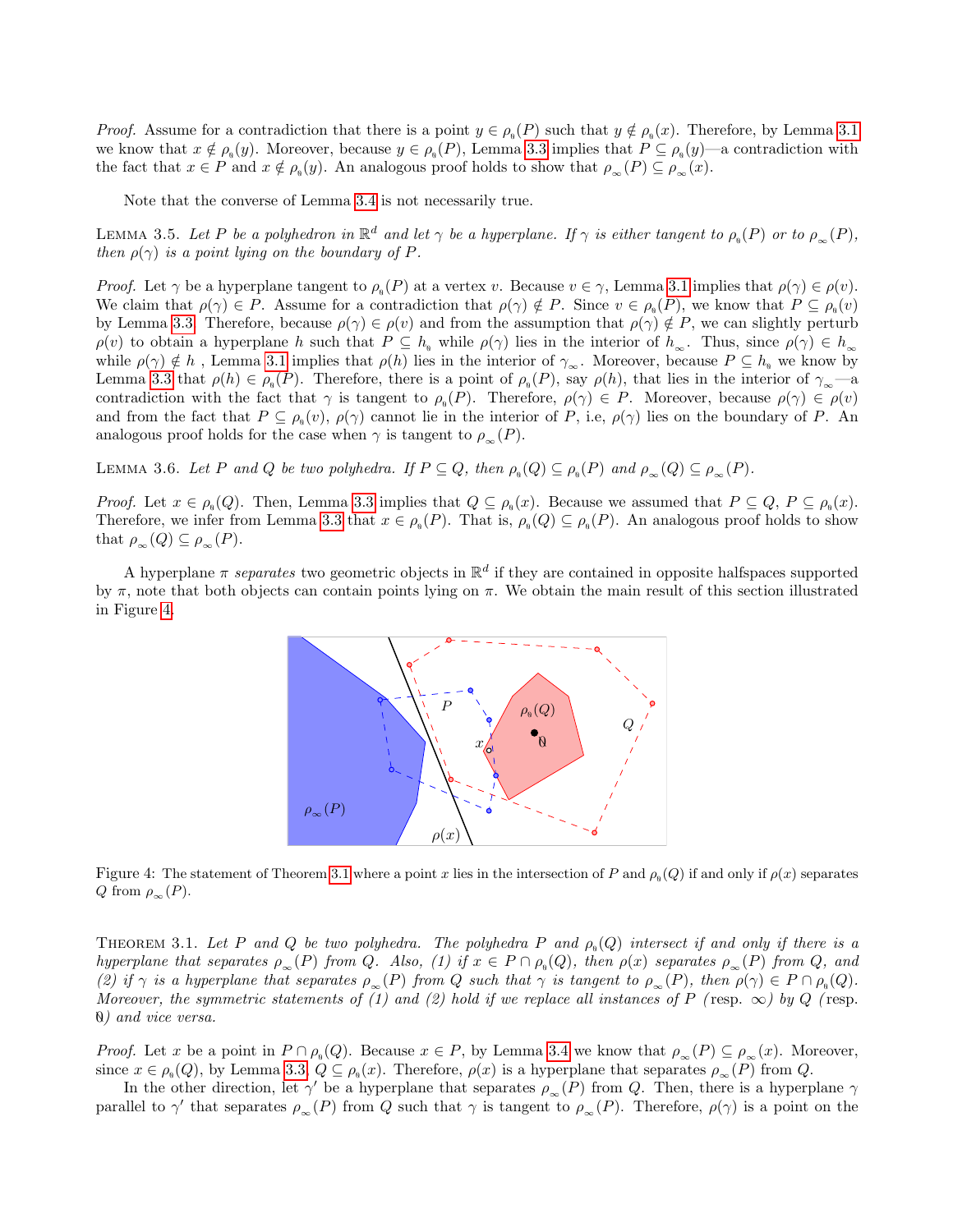boundary of P by Lemma [3.5.](#page-6-2) Because  $\rho(\gamma) \in P$ , Lemma [3.4](#page-5-3) implies that  $\rho_{\theta}(P) \subseteq \gamma_{\theta}$  while  $\rho_{\infty}(P) \subseteq \gamma_{\infty}$ . Because  $\gamma$  separates  $\rho_{\infty}(P)$  from Q and from the fact that  $\rho_{\infty}(P) \subseteq \gamma_{\infty}$ , we conclude that  $Q \subseteq \gamma_{\delta}$ . Consequently, by Lemma [3.3](#page-5-1)  $\rho(\gamma) \in \rho_{\mathfrak{g}}(Q)$ . That is,  $\rho(\gamma)$  is a point in the intersection of P and  $\rho_{\mathfrak{g}}(Q)$ . The symmetric statements have analogous proofs.

Notice that if  $0 \in P$ , then P and  $\rho_{\theta}(Q)$  trivially intersect. Moreover,  $\rho_{\infty}(P) = \emptyset$  implying that every hyperplane trivially separates  $\rho_{\infty}(P)$  from Q. Therefore, while being always true, this result is non-trivial only when  $\emptyset \notin P$ .

#### <span id="page-7-0"></span>4 Polyhedra in 3D space

In this section, we focus on polyhedra in  $\mathbb{R}^3$ . Therefore, we can consider the 1-skeleton of a polyhedron being the planar graph connecting its vertices through the edges of the polyhedron.

Given a polyhedron P, a sequence  $P_1, P_2, \ldots, P_k$  is a DK-hierarchy of P if the following properties hold [\[9\]](#page-15-7).

- A1.  $P_1 = P$  and  $P_k$  a tetrahedron.
- A2.  $P_{i+1} \subseteq P_i$ , for  $1 \leq i \leq k$ .
- A3.  $V(P_{i+1}) \subseteq V(P_i)$ , for  $1 \leq i \leq k$ .
- A4. The vertices of  $V(P_i) \setminus V(P_{i+1})$  form an independent set in  $P_i$ , for  $1 \leq i < k$ .
- A5. The *height* of the hierarchy  $k = O(\log n)$ ,  $\sum_{i=1}^{k} V(P_i) = O(n)$ .

Given a polyhedron P on n vertices, a set  $I \subseteq V(P)$  is a P-independent set if (1)  $|I| \ge n/10$ , (2) I forms an independent set in the 1-skeleton of P and (3) the degree of every vertex in I is  $O(1)$ .

Dobkin and Kirkpatrick [\[9\]](#page-15-7) showed how to construct a DK-hierarchy. This construction was later improved by Biedl and Wilkinson [\[1\]](#page-14-6). Formally, they start by defining  $P_1 = P$ . Then, given a polyhedron  $P_i$ , they show how to compute a  $P_i$ -independent set I and define  $P_{i+1}$  as the convex hull of the set  $V(P_i) \setminus I$ .

Using this data structure, they provide an algorithm that computes the distance between two preprocessed polyhedra in  $O(\log^2 n)$  time [\[10\]](#page-15-10). As we show below however, a straightforward implementation of their algorithm could be be much slower than this claimed bound.

In our algorithm, as well as in the algorithm presented by Dobkin and Kirkpatrick [\[10\]](#page-15-10), we are given a plane tangent to  $P_i$  at a vertex v and want to find a vertex of  $P_{i-1}$  lying on the other side of this plane (if it exists). Although they showed that at most one vertex of  $P_{i-1}$  can lie on the other side of this plane and that it has to be adjacent to  $v$ , they do not explain how to find such a vertex. An exhaustive walk through the neighbors of  $v$ in  $P_{i-1}$  would only be fast enough for their algorithm if v is always of constant degree. Unfortunately this is not always the case as shown in the following example.

Start with a tetrahedron  $P_k$  and select a vertex q of  $P_k$ . To construct the polyhedron  $P_{i-1}$  from  $P_i$ , we refine it by adding a vertex slightly above each face adjacent to  $q$ . In this way, the degree of the new vertices is exactly three. After k steps, we reach a polyhedron  $P_1 = P$ . In this way, the sequence  $P = P_1, P_2, \ldots, P_k$  defines a DK-hierarchy of P. Moreover, when going from  $P_i$  to  $P_{i-1}$ , a new neighbor of q is added for each of its adjacent faces in  $P_i$ . Thus, the degree of q doubles when going from  $P_i$  to  $P_{i-1}$  and hence, the degree of q in  $P_1$  is linear. Note that this situation can occur at a deeper level of the hierarchy, even if every vertex of  $P$  has degree three.

A solution to this problem is described by O'Rourke [\[21,](#page-15-11) Chapter 7]. In the next section, we provide an alternative solution to this problem by bounding the degree of each vertex in every polyhedron of the DKhierarchy.

Bounded hierarchies Let c be a fixed constant. We say that a polyhedron is c-bounded if at most c faces of this polyhedron can meet at a vertex, i.e., the degree of each vertex in its 1-skeleton is bounded by c.

Given a polyhedron  $P$  with  $n$  vertices, we describe a method to modify the structure of Dobkin and Kirkpatrick to construct a DK-hierarchy where every polyhedron other than  $P$  is c-bounded. As a starting point, we can assume that the faces of P are in general position (i.e., no four planes of  $S(P)$  go through a single point) by using Simulation of Simplicity [\[13\]](#page-15-15). This implies that every vertex of P has degree three. To avoid having vertices of large degree in the hierarchy, we introduce the following operation. Given a vertex  $v \in V(P)$  of degree  $k > 3$ ,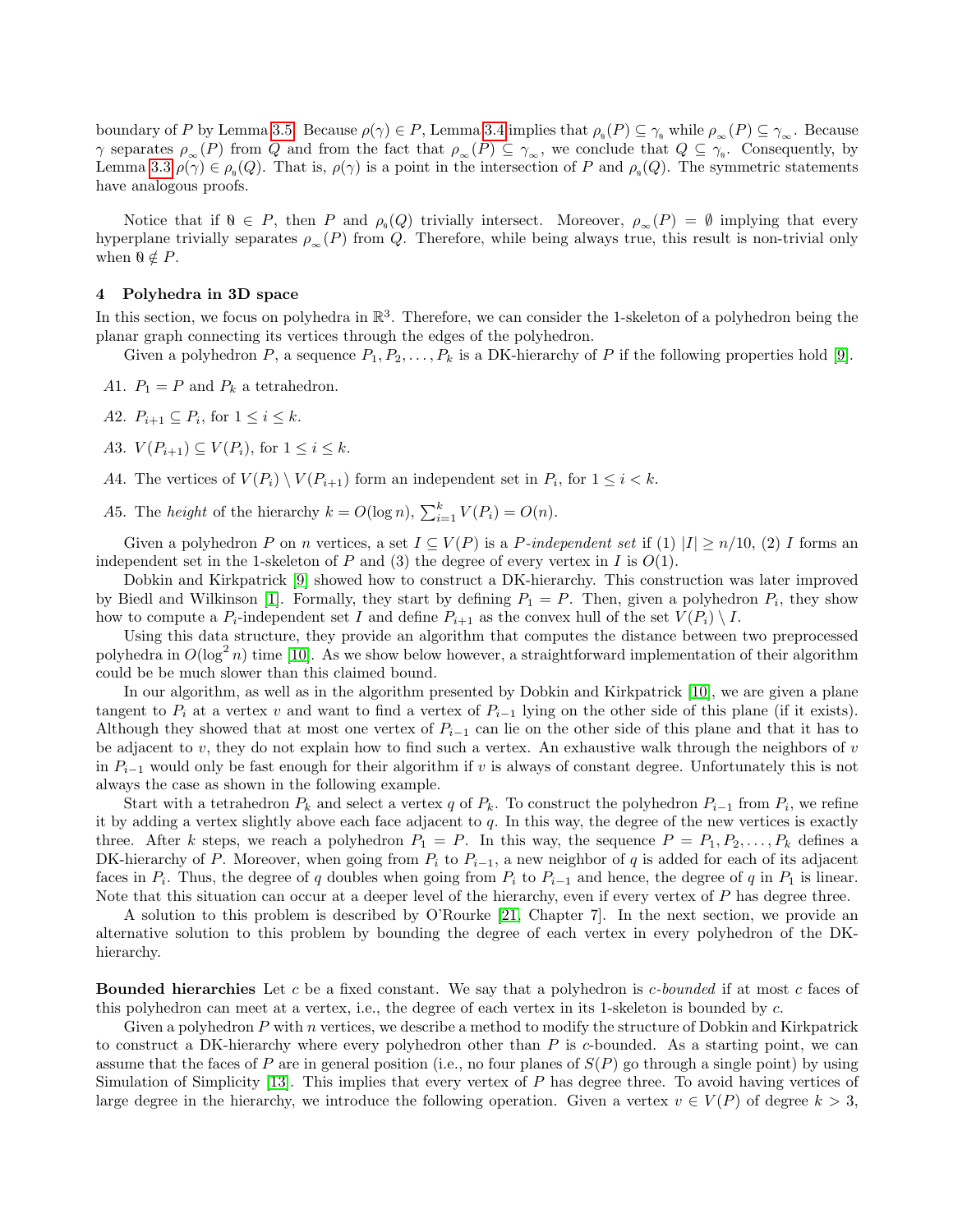

<span id="page-8-0"></span>Figure 5: A polyhedron P and a vertex v of large degree. A plane  $\pi$  that separates v from  $V(P) \setminus \{v\}$  is used to split the edges adjacent to  $v$ . New vertices are added to split these edges. Finally, the removal of  $v$  from the polyhedron leaves every one of its neighbors with degree three while adding a new face.

consider a plane  $\pi$  that separates v from every other vertex of P. Let  $e_1, e_2, \ldots, e_k$  be the edges of P incident to v. For each  $1 \le i \le k$ , let  $v_i$  be the intersections of  $e_i$  with  $\pi$ . Split the edge  $e_i$  at  $v_i$  to obtain a new polyhedron with k more vertices and k new edges; for an illustration see Figure [5](#page-8-0) (a) and (b).

To construct a c-bounded DK-hierarchy (or simply BDK-hierarchy), we start by letting  $P_1 = P$ . Given a polyhedron  $P_i$  in this BDK-hierarchy, let I be a  $P_i$ -independent set. Compute the convex hull of  $V(P_i) \setminus I$ , two cases arise: Case 1. If  $CH(V(P_i) \setminus I)$  has no vertex of degree larger than c, then let  $P_{i+1} = CH(V(P_i) \setminus I)$ . Case 2. Otherwise, let W be the set of vertices of  $P_i$  with degree larger than 3. For each vertex of W, split its adjacent edges as described above and let  $P_{i+1}$  be the obtained polyhedron. Notice that  $P_{i+1}$  is a polyhedron with the same number of faces as  $P_i$ . Moreover, because each edge of  $P_i$  may be split for each of its endpoints,  $P_{i+1}$  has at most three times the number the edges of  $P_i$ . Therefore  $|V(P_{i+1})| \leq (2/3)|E(P_{i+1})| \leq 2|E(P_i)| \leq 6|V(P_i)|$  by Euler's formula.

Because each vertex of W is adjacent only to new vertices added during the split of its adjacent edges, the vertices in W form an independent set in the 1-skeleton of  $P_{i+1}$ . In this case, we let  $P_{i+2}$  be the convex hull of  $V(P_{i+1}) \backslash W$ . Therefore, (1) every vertex of  $P_{i+2}$  has degree three, and (2) the vertices in  $V(P_{i+1}) \backslash V(P_{i+2})$  form an independent set in  $P_{i+1}$ ; see Figure [5\(](#page-8-0)c). Note that  $P_{i+1}$  and  $P_{i+2}$  have new vertices added during the splits. However, we know that  $|V(P_{i+2})| \leq |V(P_{i+1})| \leq 6|V(P_i)|$ . Furthermore, we also know that  $P_{i+2} \subseteq P_{i+1} \subseteq P_i$ .

We claim that by choosing c carefully, we can guarantee that the depth of the BDK-hierarchy is  $O(\log n)$ . To prove this claim, notice that after a pruning step, the degree of a vertex can increase at most by the total degree of its neighbors that have been eliminated. Let  $v$  be a vertex with the largest degree in  $P_i$ . Note that its neighbors can also have at most degree  $\delta(v)$ , where  $\delta(v)$  denotes the number of neighbors of v in  $P_i$ . Therefore, after removing a  $P_i$ -independent set, the degree of v can be at most  $\delta(v)^2$  in  $P_{i+1}$ . That is, the maximum degree of  $P_i$  can be at most squared when going from  $P_i$  to  $P_{i+1}$ .

Therefore, if we assume Case 2 has just been applied and that every vertex vertex of  $P_i$  has degree three, then after r rounds of Case 1, the maximum degree of any vertex is at most  $3^{2^r}$ . Therefore, the degree of any of its vertices can go above c only after  $log_2(log_3 c)$  rounds, i.e., we go through Case 1 at least  $log_2(log_3 c)$  times before running into Case 2.

Since we removed at least  $1/10$ -th of the vertices after each iteration of Case 1 [\[1\]](#page-14-6), after  $log_2(log_3 c)$  rounds the size of the current polyhedron is at most  $(9/10)^{\log_2(\log_3 c)}$ . At this point, we run into Case 2 and add extra vertices to the polyhedron. However, by choosing  $c$  sufficiently large, we guarantee that the number of remaining vertices is at most  $6 \cdot (9/10)^{\log_2(\log_3 c)} |P_i| < \alpha |P_i|$  for some constant  $0 < \alpha < 1$ . That is, after  $\log_2(\log_3 c)$  rounds the size of the polyhedron decreases by constant factor implying a logarithmic depth. We obtain the following result.

LEMMA 4.1. Given a polyhedron P, the previous algorithm constructs a BDK-hierarchy  $P_1, P_2, \ldots, P_k$  with following properties.

- B1.  $P_1 = P$  and  $P_k$  is a tetrahedron.
- B2.  $P_{i+1} \subseteq P_i$ , for  $1 \leq i \leq k$ .
- B3. The polyhedron  $P_i$  is c-bounded, for  $1 \leq i \leq k$ .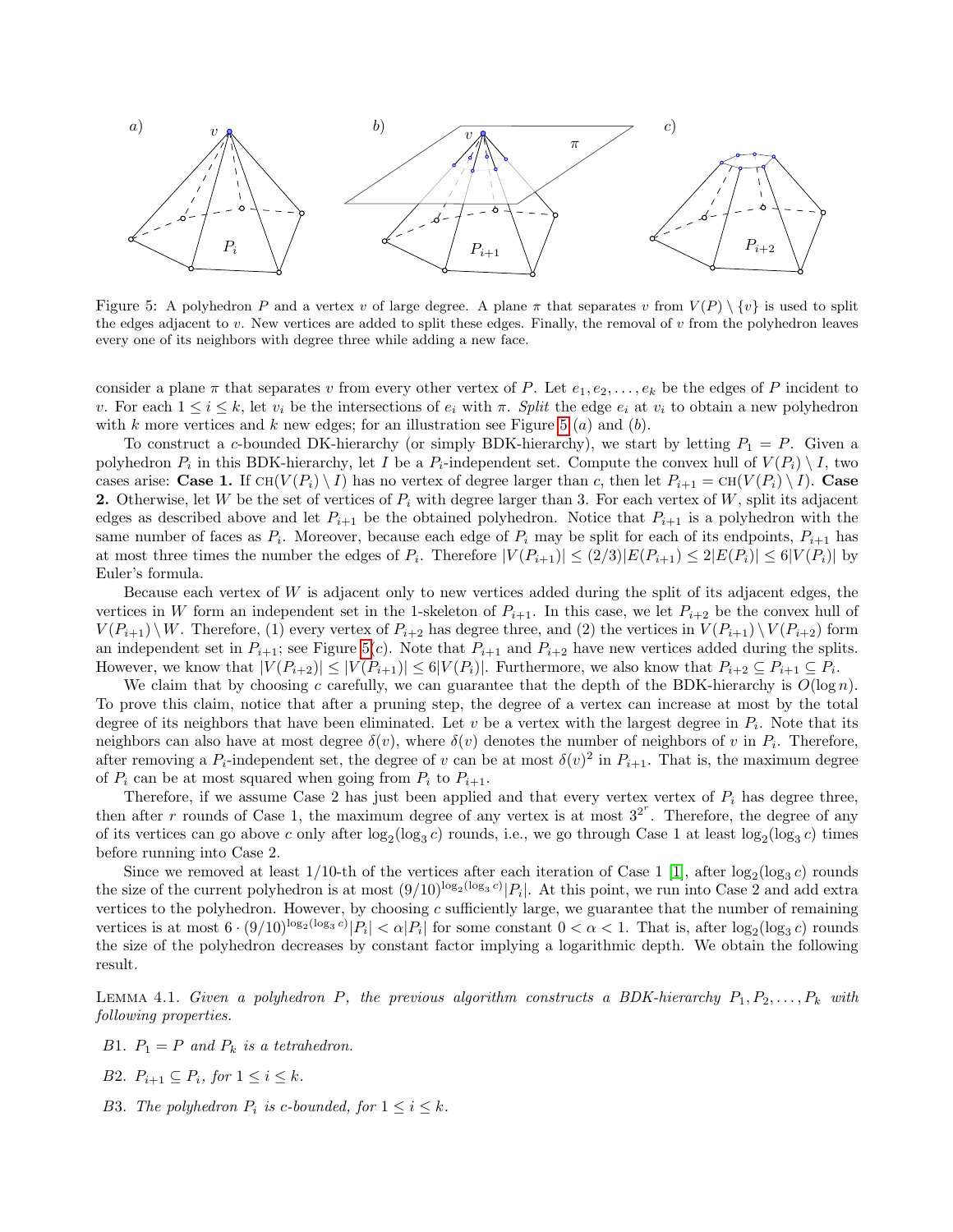B4. The vertices of  $V(P_i) \setminus V(P_{i+1})$  form an independent set in  $P_i$ , for  $1 \leq i < k$ .

B5. The height of the hierarchy  $k = O(\log n)$ ,  $\sum_{i=1}^{k} V(P_i) = O(n)$ .

The following property of a DK-hierarchy of  $P$  was proved in [\[10\]](#page-15-10) and is easily extended to BDK-hierarchies because its proof does not use property A3. Note that all properties of DK and BDK hierarchies are identical except for  $B3 \neq A3$ .

<span id="page-9-1"></span>LEMMA 4.2. Let  $P_1, \ldots, P_k$  be a BDK-hierarchy of a polyhedron P and let H be a plane defining two halfspaces  $H^+$  and  $H^-$ . For any  $1 \le i \le k$  such that  $P_{i+1}$  is contained in  $H^+$ , either  $P_i \subseteq H^+$  or there exists a unique vertex  $v \in V(P_i)$  such that  $v \in H^- \setminus H$ .

### <span id="page-9-0"></span>5 Detecting intersections in 3D

In this section, we show how to independently preprocess polyhedra in 3D-space so that their intersection can be tested in logarithmic time.

**Preprocessing** Let P be a polyhedron in  $\mathbb{R}^3$ . Assume without loss of generality that the origin lies in the interior of P. Otherwise, modify the coordinate system. To preprocess P, we first compute the polyhedron  $\rho_{\theta}(P)$  being the polarization of P. Then, we independently compute two BDK-hierarchies as described in Section [4,](#page-7-0) one for P and one for  $\rho_{\theta}(P)$ . Recall that in the construction of BDK-hierarchies, we assume that the faces of the polyhedra being processed are in general position using Simulation of Simplicity [\[13\]](#page-15-15). Assuming that both P and  $\rho_{\theta}(P)$ have vertices in general position at the same time is not possible. However, this is not a problem as only one of the two BDK-hierarchies will ever be used in a single query. Therefore, we can independently use Simulation of Simplicity [\[13\]](#page-15-15) on each of them.

**Preliminaries of the algorithm** Let  $P$  and  $R$  be two independently preprocessed polyhedra with combinatorial complexities n and m, respectively. Throughout this algorithm, we fix the coordinate system used in the preprocessing of R, i.e.,  $\mathbb{Q} \in R$ . For ease of notation, let  $Q = \rho_{\mathbb{Q}}(R)$ . Because  $\mathbb{Q} \in R$ , Lemma [3.2](#page-5-4) implies that  $R = \rho_{\text{a}}(Q)$ .

The algorithm described in this section tests if P and  $R = \rho_{\theta}(Q)$  intersect. Therefore, we can assume that P and  $\rho_{\phi}(Q)$  lie in a primal space while  $\rho_{\infty}(P)$  and Q lie in a polar space. That is, we look at the primal and polar spaces independently and switch between them whenever necessary. To test the intersection of P and  $\rho_{\theta}(Q)$  in the primal space, we use the BDK-hierarchies of  $P$  and  $Q$  stored in the preprocessing step. In an intersection query, we are given arbitrary translations and rotations for P and  $\rho_{\scriptscriptstyle{\theta}}(Q)$  and we want to decide if they intersect. Note that this is equivalent to answering the query when only a translation and rotation of P is given and  $\rho_{\theta}(Q)$  remains unchanged. This is important as we fixed the position of the origin inside  $R = \rho_{\theta}(Q)$ . The idea of the algorithm is to proceed by rounds and in each of them, move down in one of the two hierarchies while maintaining some invariants. In the end, when reaching the bottom of the hierarchy, we determine if P and  $\rho_{\theta}(Q)$  are separated or not.

Let k and l be the depths of the hierarchies of P and Q, respectively. We use indices  $1 \le i \le k$  and  $1 \le j \le l$ to indicate our position in the hierarchies of  $P$  and  $Q$ . The idea is to decrement at least one of them in each round of the algorithm.

To maintain constant time operations, instead of considering a full polyhedron  $P_i$  in the BDK-hierarchy of P, we consider constant complexity polyhedra  $P_i^* \subseteq P_i$  and  $Q_j^* \subseteq Q_j$ . Intuitively, both  $P_i^*$  and  $Q_j^*$  are constant size polyhedra that respectively represent the portions of  $P_i$  and  $Q_j$  that need to be considered to test for an intersection.

We also maintain a special point  $p^*$  in the primal space which is a vertex of both  $P_i^*$  and  $P_i$ , and a plane  $\varphi$ whose properties will be determined later. In the polar space, we keep a point  $q^*$  being a vertex of both  $Q_j^*$  and  $Q_i$  and a plane  $\gamma$ .

For ease of notation, given a polyhedron T and a vertex  $v \in V(T)$ , let  $T \setminus v$  denote the convex hull of  $V(T) \setminus \{v\}$ . The star invariant consists of two parts, one in the primal and another in the polar space. In the primal space, this invariant states that if  $i < k$ , then (1) the plane  $\varphi$  separates  $P_i \setminus p^*$  from  $\rho_0(Q_j)$  and (2)  $\rho(\varphi) \in Q_j$ . In the polar space, the star invariant states if  $j < l$ , then (1) the plane  $\gamma$  separates  $Q_j \setminus q^*$  from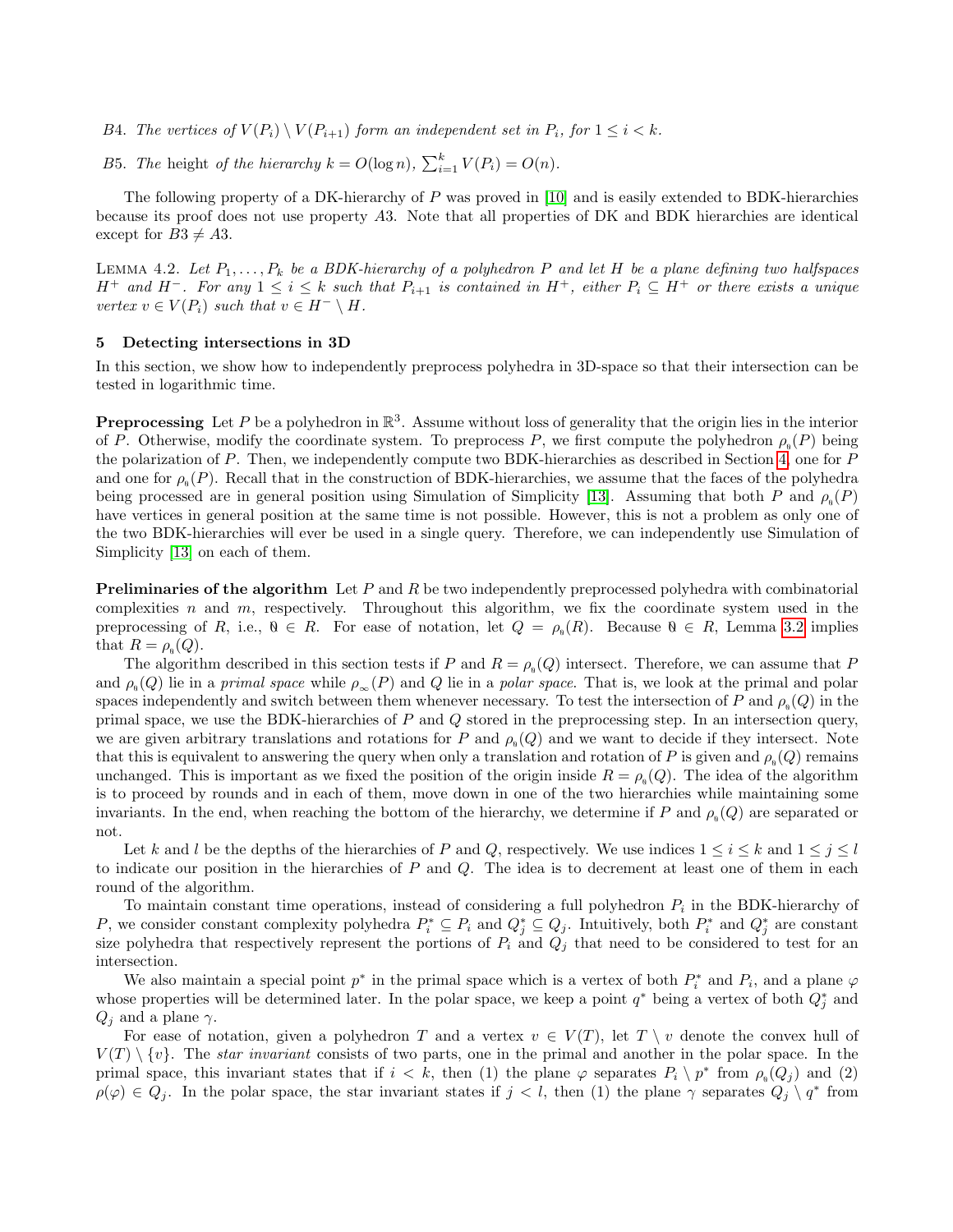$\rho_{\infty}(P_i)$  and (2)  $\rho(\gamma) \in P_i$ . Whenever the star invariant is established, we store references to  $\varphi$  and  $\gamma$ , and to the vertices  $p^*$  and  $q^*$ .

Other invariants are also considered throughout the algorithm. The separation invariant states that we have a plane  $\pi$  that separates  $P_i$  from  $\rho_{\theta}(Q_j^*)$  such that  $\pi$  is tangent to  $P_i$  at one of its vertices. The *inverse separation invariant* states that there is a plane  $\mu$  that separates  $\rho_{\infty}(P_i^*)$  from  $Q_j$  such that  $\mu$  is tangent to  $Q_j$  at one of its vertices.

Before stepping into the algorithm, we need a couple of definitions. Given a polyhedron  $T$  and a vertex  $v \in V(T)$ , let  $N_v(T)$  be a polyhedron defined as the convex hull of v and its neighbors in T. Let  $\kappa_v(T)$  be the convex hull of the set of rays apexed at v shooting from v to each of its neighbors in T. That is,  $\kappa_v(T)$  is a convex cone with apex v that contains T and has complexity  $O(\delta(v))$ , where  $\delta(v)$  denotes the number of neighbors of v in T. We say that  $\kappa_v(T)$  separates T from another polyhedron if the latter does not intersect the interior of  $\kappa_v(T)$ .

**The algorithm** To begin the algorithm, let  $i = k$  and  $j = l$ , i.e., we start with  $P_i^* = P_i$  and  $Q_j^* = Q_j$  being both tetrahedra. Notice that for the base case,  $i = k$  and  $j = l$ , we can determine in  $O(1)$  time if  $P_i$  and  $\rho_{\theta}(Q_j) = \rho_{\theta}(Q_j^*)$ intersect. If they do not, then we can compute a plane separating them and establish the separation invariant. Otherwise, if  $P_i$  and  $\rho_{\theta}(Q_j)$  intersect, then by Theorem [3.1](#page-6-1) we know that  $\rho_{\infty}(P_i) = \rho_{\infty}(P_i^*)$  does not intersect  $Q_j$ . Thus, in constant time we can compute a plane tangent to  $Q_j$  in the polar space that separates  $\rho_\infty(P_i) = \rho_\infty(P_i^*)$ from  $Q_i$ . That is, we can establish the inverse separation invariant. Thus, at the beginning of the algorithm the star invariant holds trivially, and either the separation invariant or the inverse separation invariant holds (maybe both if  $P_i$  and  $\rho_{\theta}(Q_j)$  are tangent).

After each round of the algorithm, we advance in at least one of the hierarchies of P and Q while maintaining the star invariant. Moreover, we maintain at least one among the separation and the inverse separation invariants. Depending on which invariant is maintained, we step into the primal or the polar space as follows (if both invariants hold, we choose arbitrarily).

**A** walk in the primal space. We step into this case if the separation invariant holds. That is,  $P_i$  is separated from  $\rho_{\theta}(Q_j^*)$  by a plane  $\pi$  tangent to  $P_i$  at a vertex v.

We know by Lemma [4.2](#page-9-1) that there is at most one vertex p in  $P_{i-1}$  that lies in  $\pi_0 \setminus \pi$ . Moreover, this vertex must be a neighbor of v in  $P_{i-1}$ . Because  $P_{i-1}$  is c-bounded, we scan the  $O(1)$  neighbors of v and test if any of them lies in  $\pi_{\theta} \setminus \pi$ . Two cases arise:

**Case 1.** If  $P_{i-1}$  is contained in  $\pi_{\infty}$ , then  $\pi$  still separates  $P_{i-1}$  from  $\rho_{\theta}(Q_i^*)$  while being tangent to the same vertex v of  $P_{i-1}$ . Therefore, we have moved down one level in the hierarchy of P while maintaining the separation invariant.

To maintain the star invariant, let  $P_{i-1}^* = N_v(P_{i-1})$  and let  $p^* = v \in V(P_{i-1}^*) \cap V(P_{i-1})$ . Because  $P_{i-1}$  is c-bounded, we know that  $P_{i-1}^*$  has constant size. Since  $\rho_0(Q_j^*)$  has constant size, we can compute the plane  $\varphi$ parallel to  $\pi$  and tangent to  $\rho_0(Q_j^*)$  in  $O(1)$  time, i.e.,  $\varphi$  also separates  $P_{i-1}$  from  $\rho_0(Q_j^*)$ . Because  $\rho_0(Q_j^*) \supseteq \rho_0(Q_j)$ by Lemma [3.6](#page-6-3) and from the fact that  $P_{i-1} \setminus p^* \subset P_{i-1}$ , we conclude that  $(1) \varphi$  separates  $P_{i-1} \setminus p^*$  from  $\rho_0(Q_j)$ . Moreover, because  $\rho(\varphi) \in Q_j^*$  by Lemma [3.5](#page-6-2) and from the fact that  $Q_j^* \subseteq Q_j$ , we conclude that  $(2)$   $\rho(\varphi) \in Q_j$ . Thus, the star invariant is maintained in the primal space.

In the polar space, if  $j < l$ , then since  $\rho_{\infty}(P_{i-1}) \subseteq \rho_{\infty}(P_i)$  by Lemma [3.6,](#page-6-3) (1) the plane  $\gamma$  that separates  $Q_j \setminus q^*$  from  $\rho_\infty(P_i)$  also separates  $Q_j \setminus q^*$  from  $\rho_\infty(P_{i-1})$ . Moreover, because  $P_i \subseteq P_{i-1}$  and from the fact that  $\rho(\gamma) \in P_i$ , we conclude that  $(2)$   $\rho(\gamma) \in P_{i-1}$ . Thus, the star invariant is also maintained in the polar space and we proceed with a new round of the algorithm in the primal space.

**Case 2.** If  $P_{i-1}$  crosses  $\pi$ , then by Lemma [4.2](#page-9-1) there is a unique vertex p of  $P_{i-1}$  that lies in  $\pi_{\theta} \setminus \pi$ . To maintain the star invariant, let  $P_{i-1}^* = N_p(P_{i-1})$  and let  $p^* = p$ . Then, proceed as in to the first case. In this way, we maintain the star invariant in both the primal and the polar space.

Recall that  $\kappa_{p^*}(P_{i-1})$  is the cone being the convex hull of the set of rays shooting from  $p^*$  to each of its neighbors in  $P_{i-1}$ . Since  $P_{i-1}$  is c-bounded,  $p^*$  has at most c neighbors in  $P_{i-1}$ . Thus, both  $\kappa_{p^*}(P_{i-1})$  and  $\rho_{\theta}(Q_j^*)$ have constant complexity and we can test if they intersect in constant time. Two cases arise:

**Case 2.1.** If  $\kappa_{p^*}(P_{i-1})$  and  $\rho_0(Q_j^*)$  do not intersect, then as  $P_{i-1} \subseteq \kappa_{p^*}(P_{i-1})$ , we can compute in constant time a plane  $\pi'$  tangent to  $\kappa_{p^*}(P_{i-1})$  at  $p^*$  that separates  $P_{i-1} \subseteq \kappa_{p^*}(P_{i-1})$  from  $\rho_{\theta}(Q_j^*)$ . That is, we reestablish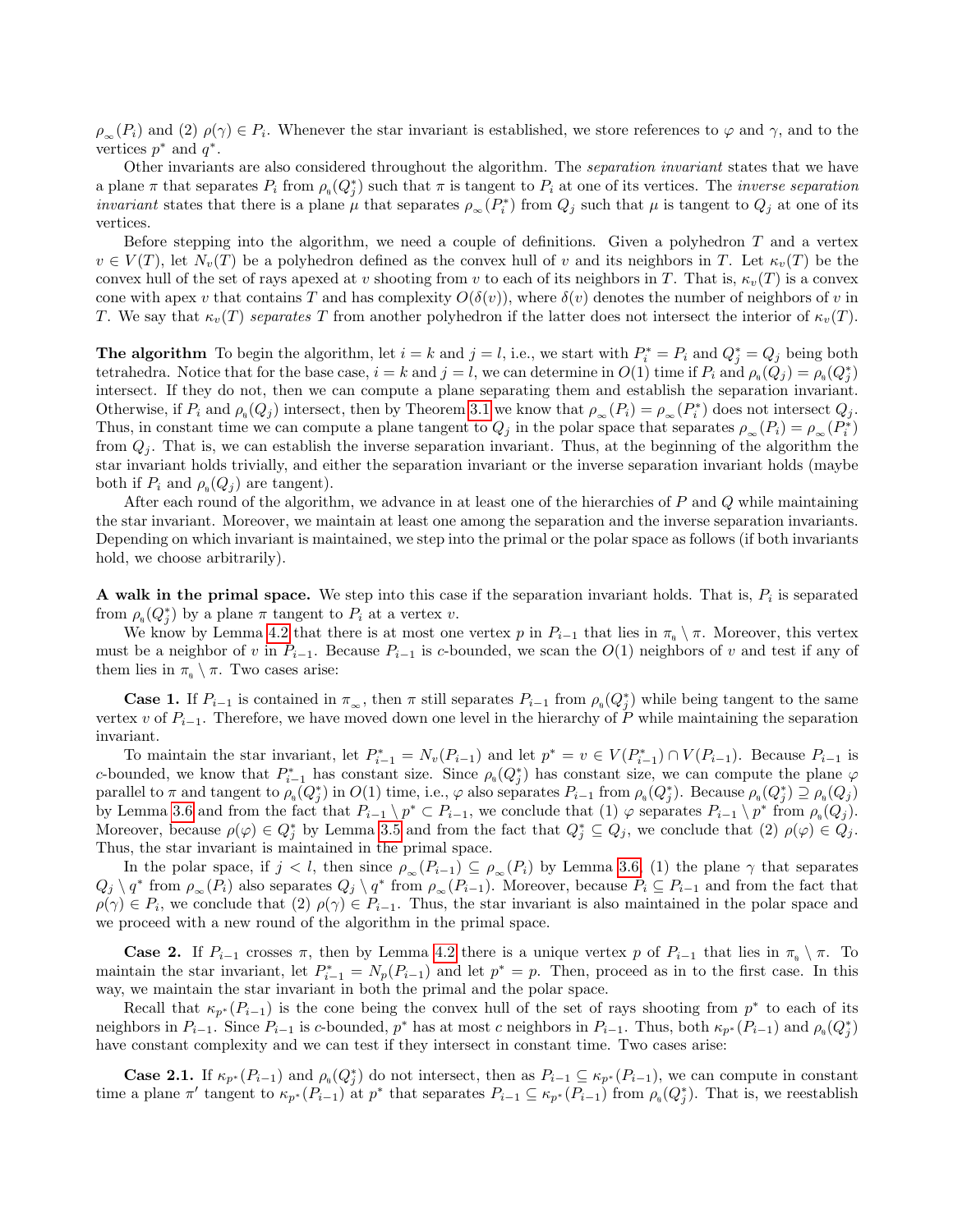the separation invariant and proceed with a new round in the primal space.

**Case 2.2.** Otherwise, if  $\kappa_{p^*}(P_{i-1})$  and  $\rho_{\theta}(Q_j^*)$  intersect, then because  $P_{i-1} \setminus p^* \subseteq \pi_{\infty}$  and  $\rho_{\theta}(Q_j^*) \subseteq \pi_{\theta}$ , we know that this intersection happens at a point of  $P_{i-1}^*$ , i.e.,  $P_{i-1}^*$  intersects  $\rho_0(Q_j^*)$ . Therefore, by Theorem [3.1](#page-6-1) there is a plane  $\mu'$  that separates  $\rho_{\infty}(P_{i-1}^*)$  from  $Q_j^*$  in the polar space. In this case, we would like to establish the inverse separation invariant which states that  $\rho_{\infty}(\tilde{P}_{i-1}^*)$  is separated from  $Q_j$ . Note that if  $j = l$ , then  $Q_j = Q_j^*$  and the inverse separation invariant is established. Therefore, assume that  $j < l$  and recall that  $q^* \in V(Q_j^*) \cap V(Q_j)$ .

By the star invariant and from the assumption that  $j < l$ , the plane  $\gamma$  separates  $Q_j \setminus q^*$  from  $\rho_{\infty}(P_{i-1})$ , i.e.,  $Q_j \setminus q^* \subseteq \gamma_{\mathfrak{g}}$ . In this case, we enlarge  $P_{i-1}^*$  by adding the vertex  $\rho(\gamma)$  to it, i.e., we let  $P_{i-1}^* = \text{CH}(N_p(P_{i-1}) \cup \{\rho(\gamma)\})$ . Note that this enlargement preserves the star invariant as  $p^*$  is still a vertex of the refined  $P_{i-1}^*$ . Moreover, because  $\rho(\gamma) \in P_{i-1}$  by the star invariant, we know that  $P_{i-1}^* \subseteq P_{i-1}$ .

Because  $\rho(\gamma) \in P_{i-1}^*$ , Lemma [3.4](#page-5-3) implies that  $\rho_\infty(P_{i-1}^*) \subseteq \gamma_\infty$ . Since  $Q_j \setminus q^* \subseteq \gamma_\omega$ ,  $\gamma$  separates  $\rho_\infty(P_{i-1}^*)$  from  $Q_j \setminus q^*$ . Because  $\mu'$  separates  $\rho_\infty(P_{i-1}^*)$  from  $Q_j^* \supseteq N_{q^*}(Q_j)$ , we conclude that there is a plane that separates  $\rho_{\infty}(P_{i-1}^*)$  from  $Q_j$  and it only remains to compute it in  $O(1)$  time.

In fact, because  $Q_j \setminus q^* \subseteq \gamma_0$ , all neighbors of  $q^*$  in  $Q_j$  lie in  $\gamma_0$  and hence, the cone  $\kappa_{q^*}(Q_j)$  does not intersect  $\rho_{\infty}(P_{i-1}^*)$ . Since  $\kappa_{q^*}(Q_j)$  and  $\rho_{\infty}(P_{i-1}^*)$  have constant complexity, we can compute a plane  $\mu$  tangent to  $\kappa_{q^*}(Q_j)$ at  $q^*$  such that  $\mu$  separates  $\kappa_{q^*}(Q_j)$  from  $\rho_{\infty}(P_{i-1}^*)$ . Because  $Q_j \subseteq \kappa_{q^*}(Q_j)$ ,  $\mu$  separates  $Q_j$  from  $\rho_{\infty}(P_{i-1}^*)$  while being tangent to  $Q_j$  at  $q^*$ . That is, we establish the inverse separation invariant. In this case, we step into the polar space and try to move down in the hierarchy of Q in the next round of the algorithm.

A walk in the polar space. We step into this case if the inverse separation invariant holds. That is, we have a plane tangent to  $Q_j$  at one of its vertices that separates  $\rho_\infty(P_i^*)$  from  $Q_j$ . In this case, we perform an analogous procedure to that described for the case when the separation invariant holds. However, all instances of  $P_i$  (resp. P) are replaced by  $Q_j$  (resp. Q) and vice versa, and all instances of  $\rho_{\infty}(*)$  are replaced by  $\rho_{\infty}(*)$  and vice versa. Moreover, all instances of the separation and the inverse separation invariant are also swapped. At the end of this procedure, we decrease the value of  $j$  and establish either the separation or the inverse separation invariant. Moreover, the star invariant is also preserved should there be a subsequent round of the algorithm.

Analysis of the algorithm After going back and forth between the primal and the polar space, we reach the bottom of the hierarchy of either P or Q. Thus, we might reach a situation in which we analyze  $P_1$  and  $\rho_{\theta}(Q_j^*)$  in the primal space for some  $1 \leq j \leq l$ . In this case, if the separation invariant holds, then we have computed a plane  $\pi$  that separates  $P_1$  from  $\rho_0(Q_j^*) \supseteq \rho_0(Q)$ . Because  $P = P_1$ , we conclude that  $\pi$  separates P from  $R = \rho_0(Q)$ .

We may also reach a situation in which we test  $Q_1$  and  $\rho_{\infty}(P_i^*)$  in the polar space for some  $1 \leq i \leq k$ . In this case, if the inverse separation invariant holds, then we have a plane  $\mu$  that separates  $Q_1$  from  $\rho_{\infty}(P_i^*)$ . Since  $\rho_{\infty}(P_i^*)$  has constant complexity, we can assume that  $\mu$  is tangent to  $\rho_{\infty}(P_i^*)$  as we can compute a plane parallel to  $\mu$  with this property. Because  $Q = Q_1$ , we conclude that  $\mu$  is a plane that separates  $Q$  from  $\rho_{\infty}(P_i^*)$  such that  $\mu$  is tangent to  $\rho_{\infty}(P_i^*)$ . Therefore, Theorem [3.1](#page-6-1) implies that  $\rho(\mu)$  is a point in the intersection of  $P_i^* \subseteq P$  and  $\rho_{\scriptscriptstyle{\theta}}(Q)$ , i.e., P and  $R = \rho_{\scriptscriptstyle{\theta}}(Q)$  intersect.

In any other situation the algorithm can continue until one of the two previously mentioned cases arises and the algorithm finishes. Because we advance in each round in either the BDK-hierarchy of P or the BDK-hierarchy of Q, after  $O(\log n + \log m)$  rounds the algorithm finishes. Because each round is performed in  $O(1)$  time, we obtain the following result.

THEOREM 5.1. Let P and R be two independently preprocessed polyhedra in  $\mathbb{R}^3$  with combinatorial complexities n and m, respectively. For any given translations and rotations of P and R, we can determine if P and R intersect in  $O(\log n + \log m)$  time.

## <span id="page-11-0"></span>6 Detecting intersections in higher dimensions

In this section, we extend our algorithm to any constant dimension  $d$  at the expense of increasing the space to  $O(n^{\lfloor d/2 \rfloor + \delta})$  for any  $\delta > 0$ . To do that, we replace the BDK-hierarchy and introduce a new hierarchy produced by recursively taking  $\varepsilon$ -nets of the faces of the polyhedron. Our objective is to obtain a new hierarchy with logarithmic depth with properties similar to those described in Lemma [4.2.](#page-9-1) For the latter, we use the following definition.

Given a polyhedron P, the intersection of  $(d+1)$  halfspaces is a *shell-simplex* of P if it contains P and each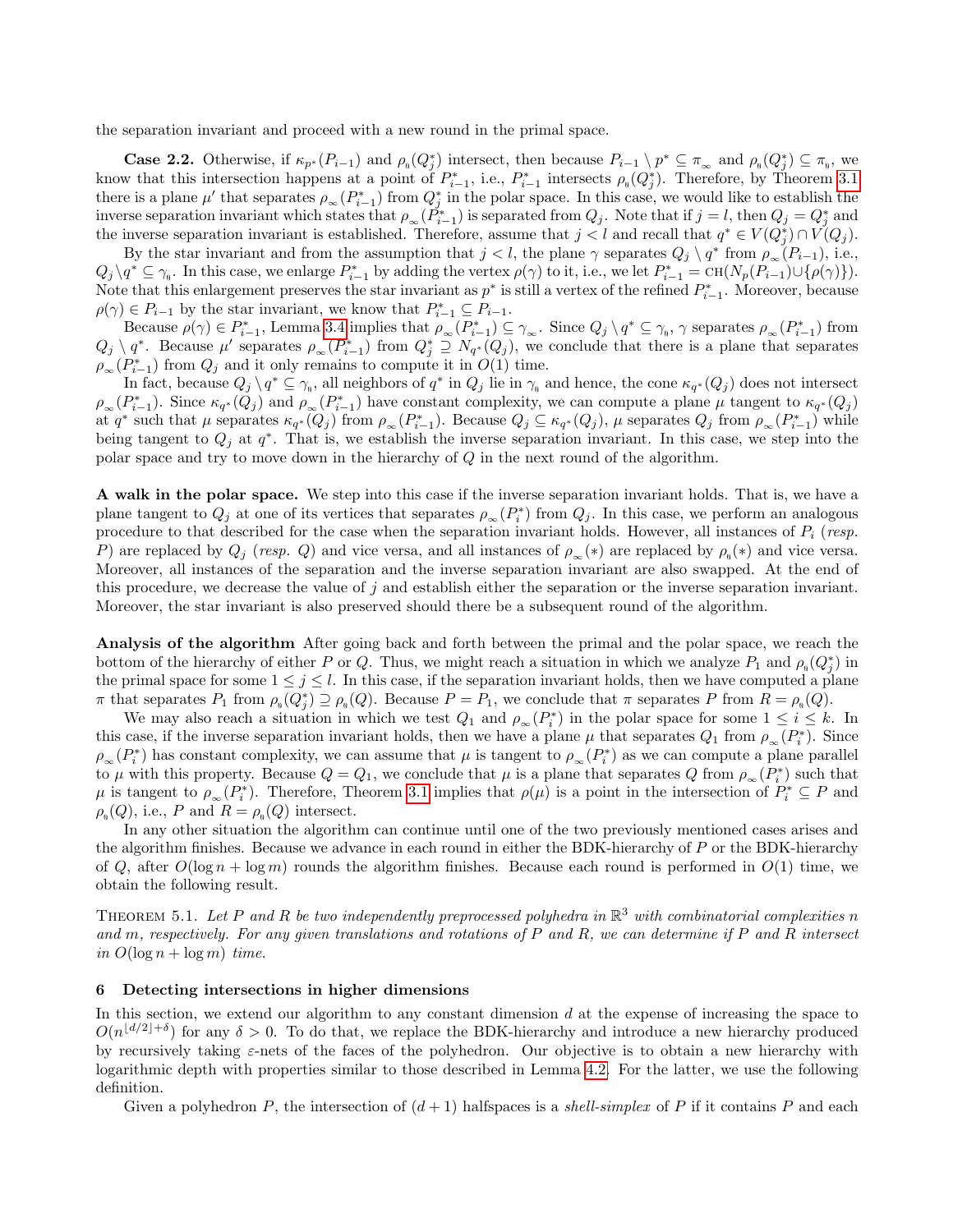<span id="page-12-0"></span>of these  $(d+1)$  halfspaces is supported by a  $(d-1)$ -dimensional face of P.

LEMMA 6.1. Let P be a polyhedron in  $\mathbb{R}^d$  with k vertices. We can compute a set  $\Sigma(P)$  of at most  $O(k^{\lfloor d/2 \rfloor})$ shell-simplices of P such that given a hyperplane  $\pi$  tangent to P, there is a shell-simplex  $\sigma \in \Sigma(P)$  such that  $\pi$  is also tangent to  $\sigma$ .

*Proof.* Without loss of generality assume that  $0 \in P$ . Note that  $\rho_{\theta}(P)$  has exactly k  $(d-1)$ -dimensional faces. Using Lemma 3.8 of [\[5\]](#page-14-7) we infer that there exists a triangulation T of  $\rho_{\phi}(P)$  such that the combinatorial complexity of T is  $O(k^{\lfloor d/2 \rfloor})$ . That is, T decomposes  $\rho_{\theta}(P)$  into interior disjoint d-dimensional simplices.

Let s be a simplex of T. For each  $v \in V(s)$ , notice that since  $v \in \rho_{\theta}(P)$ ,  $P \subseteq \rho_{\theta}(v)$  by Lemma [3.4.](#page-5-3) Therefore,  $P \subseteq \bigcap_{v \in V(s)} \rho_{\theta}(v) = \rho_{\theta}(s)$ , i.e.,  $\sigma_s = \rho_{\theta}(s)$  is a shell-simplex of P obtained from polarizing s. Finally, let  $\Sigma(P) = {\sigma_s : s \in T}$  and notice that  $|\Sigma(P)| = O(k^{\lfloor d/2 \rfloor}).$ 

Because  $0 \in P$ , Lemma [3.2](#page-5-4) implies that  $P = \rho_{\theta}(\rho_{\theta}(P))$ . Let  $\pi$  be a hyperplane tangent to  $P = \rho_{\theta}(\rho_{\theta}(P))$ and note that its polar is a point  $\rho(\pi)$  lying on the boundary of  $\rho_{\theta}(P)$  by Lemma [3.5.](#page-6-2) Hence,  $\rho(\pi)$  lies on the boundary of a simplex s of T. Thus, by Lemma [3.4](#page-5-3) we know that  $\sigma_s \subseteq \pi_{\theta}$ . Because  $\rho(\pi)$  lies on the boundary of s,  $\pi$  is tangent to  $\sigma_s$  yielding our result.

**Hierarchical trees** Let P be a polyhedron with combinatorial complexity n. We can assume that the vertices of P are in general position (i.e., no  $d+1$  vertices lie on the same hyperplane) using Simulation of Simplicity [\[13\]](#page-15-15).

Let  $F(P)$  be the set of all faces of P. Consider the family G such that a set  $g \in G$  is the complement of the intersection of  $d+1$  halfspaces. Let  $F_g = \{f \in F(P) : f \cap g \neq \emptyset\}$  be the set of faces of P induced by g. Let  $G_{F(P)} = \{F_q : g \in G\}$  be the family of subsets of  $F(P)$  induced by G.

To compute the hierarchy of P, let  $0 < \varepsilon < 1$  and consider the range space defined by  $F(P)$  and  $G_{F(P)}$ . Since the VC-dimension of this range space is finite, we can compute an  $\varepsilon$ -net N of  $(F(P), G_{F(P)})$  of size  $O(\frac{1}{\varepsilon} \log \frac{1}{\varepsilon}) = O(1)$  [\[19\]](#page-15-16). Because the vertices of P are in general position, each face of P has at most  $d+1$  $O(\frac{1}{\varepsilon} \log \frac{1}{\varepsilon}) = O(1)$  [15]. Because the vertices of T are in general position, each race of T has at most  $a + 1$  vertices. Therefore, CH(N) has  $O(|N|)$  vertices, i.e., CH(N) has constant complexity. By Lemma [6.1](#page-12-0)  $|N| = O(1)$ , we can compute the set  $\Sigma(\text{CH}(N))$  having  $O(|N|^{\lfloor d/2 \rfloor})$  shell-simplices of CH(N) in constant time.

Given a shell-simplex  $\sigma \in \Sigma(\text{CH}(N))$ , let  $\bar{\sigma} \in G$  be the complement of  $\sigma$ . Because  $\text{CH}(N) \subseteq \sigma$ ,  $\bar{\sigma}$  intersects no face of N. Recall that  $F_{\bar{\sigma}} = \{f \in F(P) : f \cap \bar{\sigma} \neq \emptyset\}$ . Therefore, since N is an  $\varepsilon$ -net of  $(F(P), G_{F(P)})$ , we conclude that  $F_{\bar{\sigma}}$  contains at most  $\varepsilon |F(P)|$  faces of P.

We construct the *hierarchical tree* of a polyhedron  $P$  recursively. In each recursive step, we consider a subset F of the faces of P as input. As a starting point, let  $F = F(P)$ . The recursive construction considers two cases: (1) If F consists of a constant number of faces, then its tree consists of a unique node storing a reference to  $CH(F)$ . (2) Otherwise, compute the  $\varepsilon$ -net N of F as described above and store CH(N) together with  $\Sigma$ (CH(N)) at the root node. Then, for each shell-simplex  $\sigma \in \Sigma(\text{CH}(N))$  construct recursively the tree for  $F_{\bar{\sigma}}$  and attach it to the root node. Because the size of the  $\varepsilon$ -net is independent of the size of the polyhedron, we obtain a hierarchical structure being a tree rooted at  $\text{CH}(N)$  with maximum degree  $O(|N|^{\lfloor d/2 \rfloor}).$ 

<span id="page-12-1"></span>LEMMA 6.2. Given a polyhedron P in  $\mathbb{R}^d$  with combinatorial complexity n and any  $\delta > 0$ , we can compute a hierarchical tree for P with  $O(\log n)$  depth in  $O(n^{\lfloor d/2 \rfloor + \delta})$  time using  $O(n^{\lfloor d/2 \rfloor + \delta})$  space.

*Proof.* Because we reduce the number of faces of the original polyhedron by a factor of  $\varepsilon$  on each branching of the hierarchical tree, the depth of this tree is  $O(\log n)$ .

The space  $S(n)$  of this hierarchical tree of P can be described by the following recurrence  $S(n)$  $O(|N|^{\lfloor d/2 \rfloor})S(\varepsilon n) + O(1)$ . Recall that  $|N| = O(\frac{1}{\varepsilon} \log \frac{1}{\varepsilon})$ . Moreover, if we let  $r = 1/\varepsilon$ , we can solve this recurrence using the master theorem and obtain that  $S(n) = O(n^{\frac{\lfloor d/2 \rfloor \log (Cr \log r)}{\log r}})$  for some constant  $C > 0$ . Therefore, by choosing  $r = 1/\varepsilon$  sufficiently large, we obtain that the total space is  $S(n) = O(n^{\lfloor d/2 \rfloor + \delta})$  for any  $\delta > 0$  arbitrarily small. To analyze the time needed to construct this hierarchical tree, recall that an  $\varepsilon$ -net can be computed in linear time [\[19\]](#page-15-16) which leads to the following recurrence  $T(n) = O(|N|^{[d/2]})S(\varepsilon n) + O(n)$ . Using the same arguments as for the space we solve this recurrence and obtain that the total time is  $T(n) = O(n^{\lfloor d/2 \rfloor + \delta})$  for any  $\delta > 0$  arbitrarily small.

Testing intersection in higher dimensions Using hierarchical trees, we extend the ideas used for the 3D algorithm presented in Section [5](#page-9-0) to higher dimensions. We start by describing the preprocessing of a polyhedron.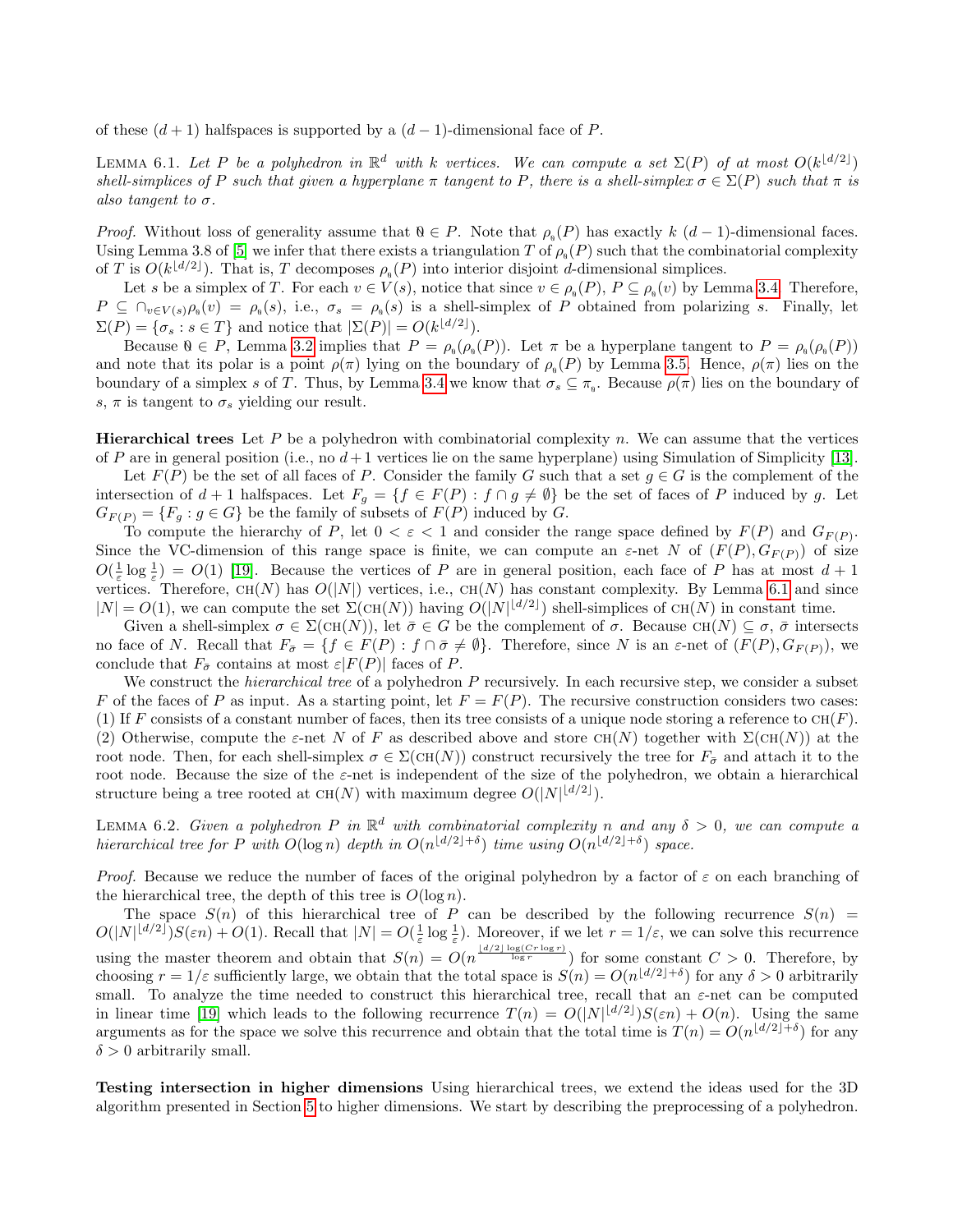**Preprocessing** Let P be a polyhedron  $\mathbb{R}^d$  with combinatorial complexity n. Assume without loss of generality that the origin lies in the interior of  $P$ . Otherwise, modify the coordinate system. To preprocess  $P$ , we first compute the polyhedron  $\rho_{\scriptscriptstyle{0}}(P)$  being the polarization of P. Then, we compute two hierarchical trees as described in the previous section, one for P and another for  $\rho_{\theta}(P)$ . Similarly to the 3D case, because only one of the two hierarchical trees will ever be used in a single intersection query, we can independently use Simulation of Simplicity [\[13\]](#page-15-15) in the construction of each of the trees. Because  $|F(\rho_{\theta}(P))| = |F(P)| = n$  by Corollary 2.14 of [\[25\]](#page-15-14), the total size of these hierarchical trees is  $O(n^{\lfloor d/2 \rfloor + \delta})$ .

**Preliminaries of the algorithm** Let P and R be two independently preprocessed polyhedra in  $\mathbb{R}^d$  with combinatorial complexities n and m, respectively. Throughout this algorithm, we fix the coordinate system used in the preprocessing of R, i.e., we assume that  $0 \in R$ . For ease of notation, let  $Q = \rho_{\theta}(R)$ . Because  $0 \in R$ , Lemma [3.2](#page-5-4) implies that  $R = \rho_0(Q)$ . Assume that P and  $\rho_0(Q)$  lie in a primal space while  $\rho_\infty(P)$  and Q lie in a polar space. As in the 3D-algorithm, we look at the primal and polar spaces independently and switch between them whenever necessary.

To test the intersection of P and  $R = \rho_{\theta}(Q)$ , we use the hierarchical trees of P and Q computed during the preprocessing step. The idea is to walk down these trees using paths going from the root to a leaf while maintaining some invariants.

Throughout the algorithm, we prune the faces of P and keep only those that can define an intersection. Formally, we consider a set  $F^*(P) \subseteq F(P)$  such that P intersects  $\rho_0(Q)$  if and only if a face of  $F^*(P)$  intersects  $\rho_{\theta}(Q)$ . In the same way, we prune  $F(Q)$  and maintain a set  $F^*(Q) \subseteq F(Q)$  such that Q intersects  $\rho_{\infty}(P)$  if and only if a face of  $F^*(Q)$  intersects  $\rho_{\infty}(P)$ . If these properties hold, we say that the *correctness invariant* is maintained.

At the beginning of the algorithm let  $F^*(P) = F(P)$  and  $F^*(Q) = F(Q)$ . In each round of the algorithm we discard a constant fraction of the vertices of either  $F^*(P)$  or  $F^*(Q)$  while maintaining the correctness invariant. Note that these sets are not explicitly maintained.

Throughout, we consider constant size polyhedra  $P_N \subseteq P$  and  $Q_N \subseteq Q$  being the convex hull of  $\varepsilon$ -nets of  $F^*(P)$  and  $F^*(Q)$ , respectively. The algorithm tests if  $P_N$  and  $\rho_{\theta}(Q_N)$  intersect to determine either the separation or the inverse separation invariant, both analogous to those used by the 3D-algorithm. Formally, the separation *invariant* states that we have a hyperplane  $\pi$  that separates  $P_N$  from  $\rho_0(Q_N)$  such that  $\pi$  is tangent to  $P_N$  at one of its vertices. The *inverse separation invariant* states that there is a hyperplane  $\mu$  that separates  $\rho_{\infty}(P_N)$  from  $Q_N$  such that  $\mu$  is tangent to  $Q_N$  at one of its vertices. By Theorem [3.1](#page-6-1) at least one of the invariants must hold.

At the beginning of the algorithm, we let  $P_N \subseteq P$  and  $Q_N \subseteq Q$  be the convex hulls of the  $\varepsilon$ -nets computed for  $F(P)$  and  $F(Q)$  at the root of their respective hierarchical trees. Because they have constant complexity, we can test if the separation or the inverse separation invariant holds. Depending on which invariant is established, we step into the primal or the polar space as follows (if both invariants hold, we choose arbitrarily).

**Separation invariant.** If the separation invariant holds, then we have a hyperplane  $\pi$  tangent to  $P_N$  at a vertex v such that  $\pi$  separates  $P_N$  from  $\rho_0(Q_N)$ . Therefore, by Lemma [6.1](#page-12-0) there is a simplex  $\sigma \in \Sigma(P_N)$  such that  $\pi$  is also tangent to  $\sigma$  at v. Because we stored  $\Sigma(P_N)$  in the hierarchical tree, we go through the  $O(1)$  shell-simplices of  $\Sigma(P_N)$  to find  $\sigma$ . Recall that  $F_{\bar{\sigma}}$  is the set of faces of  $F^*(P)$  that intersect the complement of  $\sigma$ . Thus, every face of P intersecting the halfspace  $\pi_{\scriptscriptstyle\rm B}$  belongs to  $F_{\bar{\sigma}}$ .

Because  $\pi$  separates  $P_N$  from  $\rho_0(Q) \subseteq \rho_0(Q_N) \subseteq \pi_0$ , the only faces of  $F^*(P)$  that could define an intersection with  $\rho_{\theta}(Q)$  are those in  $F_{\bar{\sigma}}$ , i.e., a face of  $F^*(P)$  intersects  $\rho_{\theta}(Q)$  if and only if a face of  $F_{\bar{\sigma}}$  intersects  $\rho_{\theta}(Q)$ . Because the correctness invariant held prior to this step, we conclude that a face of  $F_{\bar{\sigma}}$  intersects  $\rho_{\phi}(Q)$  if and only if P intersects  $\rho_{\theta}(Q)$ .

Recall that we have recursively constructed a tree for  $F_{\bar{\sigma}}$  which hangs from the node storing  $P_N$ . In particular, in the root of this tree we have stored the convex hull of an  $\varepsilon$ -net of  $F_{\bar{\sigma}}$ . Therefore, after finding  $\sigma$  in  $O(1)$  time, we move down one level to the root of the tree of  $F_{\bar{\sigma}}$ . Then, we redefine  $P_N$  to be the convex hull of the  $\varepsilon$ -net of  $F_{\bar{\sigma}}$  stored in this node. Moreover, we let  $F^*(P) = F_{\bar{\sigma}}$  which preserves the correctness invariant. Then, we test if the new  $P_N$  and  $\rho_{\theta}(Q_N)$  intersect to determine if either the separation or inverse separation invariant holds. In this way, we moved down one level in the hierarchical tree of P and proceed with a new round of the algorithm.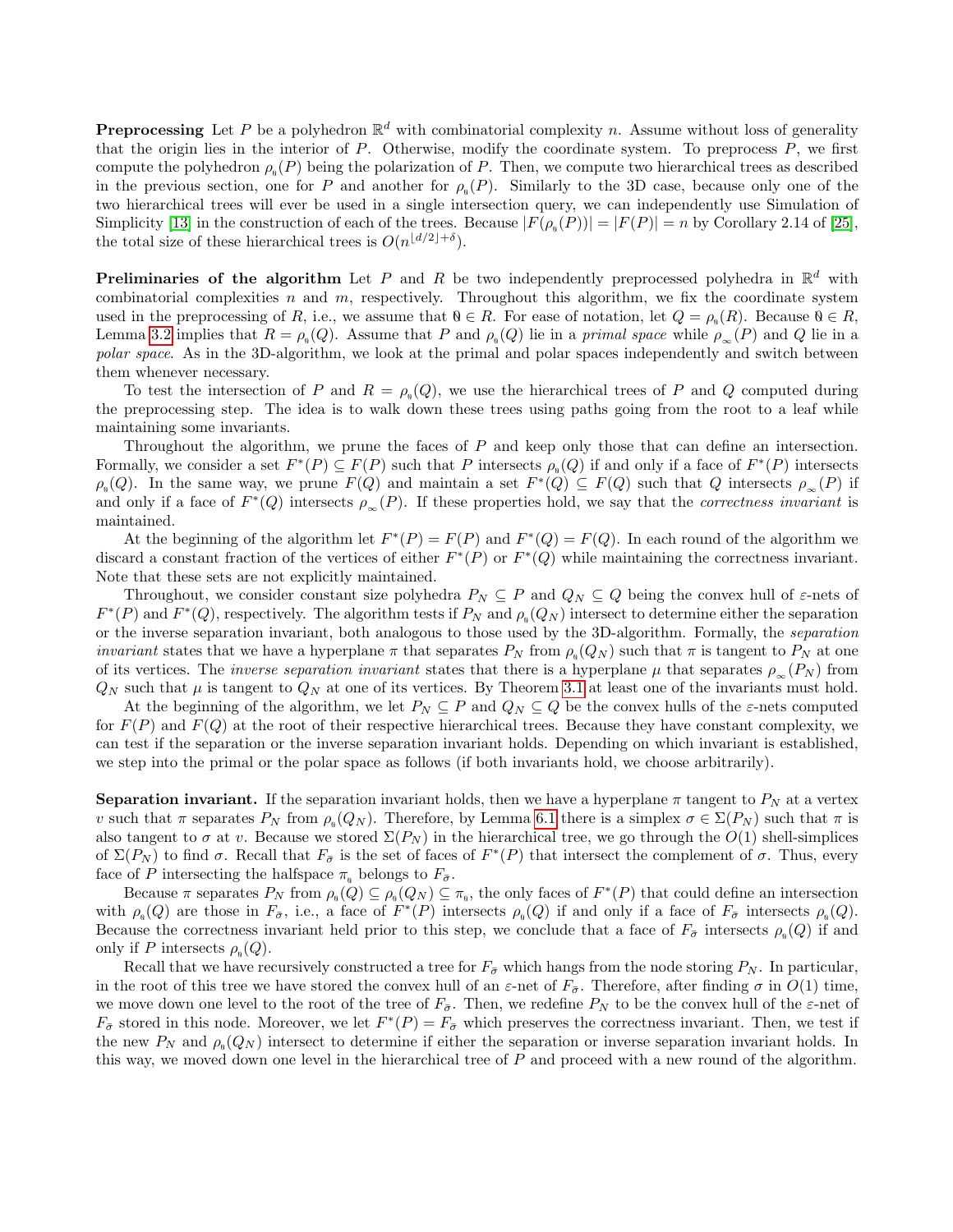Inverse separation invariant. If the inverse separation invariant holds, then we have a hyperplane that separates  $\rho_{\infty}(P_N)$  from  $Q_N$ . Applying an analogous procedure to the one described for the separation invariant, we redefine  $Q_N$  and move down one level in the hierarchical tree of  $Q$  while maintaining the correctness invariant. Then, we test if  $\rho_{\infty}(P_N)$  intersects the new  $Q_N$  to determine if either the separation or inverse separation invariants holds and proceed with the algorithm.

After  $O(\log n + \log m)$  rounds, the algorithm reaches the bottom of the hierarchical tree of either P or Q. If we reach the bottom of the hierarchical tree of P and the separation invariant holds, then because  $\rho_0(Q_N) \supseteq \rho_0(Q)$ by Lemma [3.6,](#page-6-3) we have a hyperplane that separates  $P_N = \text{CH}(F^*(P))$  from  $\rho_{\theta}(Q_N)$ . That is, no face of  $F^*(P)$ intersects  $\rho_{\theta}(Q_N)$ . Because P and  $\rho_{\theta}(Q)$  intersect if and only if a face of  $F^*(P)$  intersects  $\rho_{\theta}(Q)$  by the correctness invariant, we conclude that P and  $R = \rho_{\theta}(Q)$  do not intersect.

Analogously, if we reach the bottom of the hierarchical tree of Q and the inverse separation invariant holds, then we have a hyperplane that separates  $Q_N = \text{CH}(F^*(Q))$  from  $\rho_\infty(P_N) \supseteq \rho_\infty(P)$ . That is, no face of  $F^*(Q)$ intersects  $\rho_{\infty}(P)$ . Thus, by the correctness invariant, we conclude that Q and  $\rho_{\infty}(P)$  do not intersect. Therefore, Theorem [3.1](#page-6-1) implies that P and  $R = \rho_{\theta}(Q)$  intersect.

In any other situation the algorithm can continue until one of the two previously mentioned cases arises and the algorithm finishes. Recall that the hierarchical trees of  $P$  and  $Q$  have logarithmic depth by Lemma [6.2.](#page-12-1) Because in each round we move down in the hierarchical tree of either P or Q, after  $O(\log n + \log m)$  rounds the algorithm finishes. Moreover, since each round can be performed in  $O(1)$  time, we obtain the following result.

THEOREM 6.1. Let P and R be two independently preprocessed polyhedra in  $\mathbb{R}^d$  with combinatorial complexities n and m, respectively. For any given translations and rotations of  $P$  and  $R$ , we can determine if  $P$  and  $R$  intersect in  $O(\log n + \log m)$  time.

Note that this algorithm does not construct a hyperplane that separates P and  $\rho_{\theta}(Q)$  or a common point, but only determines if such a separating plane or intersection point exists. In fact, if P is disjoint from  $\rho_0(Q)$ , then we can take the  $O(\log n)$  hyperplanes found by the algorithm, each of them separating some portion of P from  $\rho_0(Q)$ . Because all these hyperplanes support a halfspace that contains  $\rho_{\scriptscriptstyle{\theta}}(Q)$ , their intersection defines a polyhedron S that contains  $\rho_{\theta}(Q)$  and excludes P. Therefore, we have a certificate of size  $O(\log n)$  that guarantees that P and  $\rho_{\scriptscriptstyle{\theta}}(Q)$  are separated.

Similarly, if Q is disjoint from  $\rho_{\infty}(P)$ , then we can find a polyhedron of size  $O(\log m)$  whose boundary separates Q from  $\rho_{\infty}(P)$ . In this case, we have a certificate that guarantees that Q and  $\rho_{\infty}(P)$  are disjoint which by Theorem [3.1](#page-6-1) implies that P and  $\rho_{\scriptscriptstyle{\theta}}(Q)$  intersect.

Acknowledgments. We thank David Kirkpatrick and anonymous referees for useful comments in a previous version of this paper.

## References

- <span id="page-14-6"></span>[1] T. Biedl and D. F. Wilkinson. Bounded-degree independent sets in planar graphs. Theory of Computing Systems, 38(3):253–278, 2005.
- <span id="page-14-0"></span>[2] B. Chazelle. An optimal algorithm for intersecting three-dimensional convex polyhedra. SIAM Journal on Computing, 21:586–591, 1992.
- <span id="page-14-1"></span>[3] B. Chazelle and D. Dobkin. Detection is easier than computation (extended abstract). In Proceedings of the 12th Annual ACM Symposium on Theory of Computing, pages 146–153, 1980.
- <span id="page-14-2"></span>[4] B. Chazelle and D. Dobkin. Intersection of convex objects in two and three dimensions. Journal of the ACM, 34(1):1–27, Jan. 1987.
- <span id="page-14-7"></span>[5] K. L. Clarkson. A randomized algorithm for closest-point queries. SIAM Journal on Computing, 17(4):830–847, 1988.
- <span id="page-14-4"></span>[6] E. Demaine and S. Langerman. Optimizing a 2D function satisfying unimodality properties. In Proceedings of the 13th European Symposium on Algorithms (ESA 2005), volume 3669 of LNCS, pages 887–898. Springer-Verlag, 2005.
- <span id="page-14-5"></span>[7] D. Dobkin, J. Hershberger, D. Kirkpatrick, and S. Suri. Computing the intersection-depth of polyhedra. Algorithmica, 9(6):518–533, 1993.
- <span id="page-14-3"></span>[8] D. Dobkin and D. Kirkpatrick. Fast detection of polyhedral intersection. Theoretical Computer Science, 27(3):241– 253, 1983.